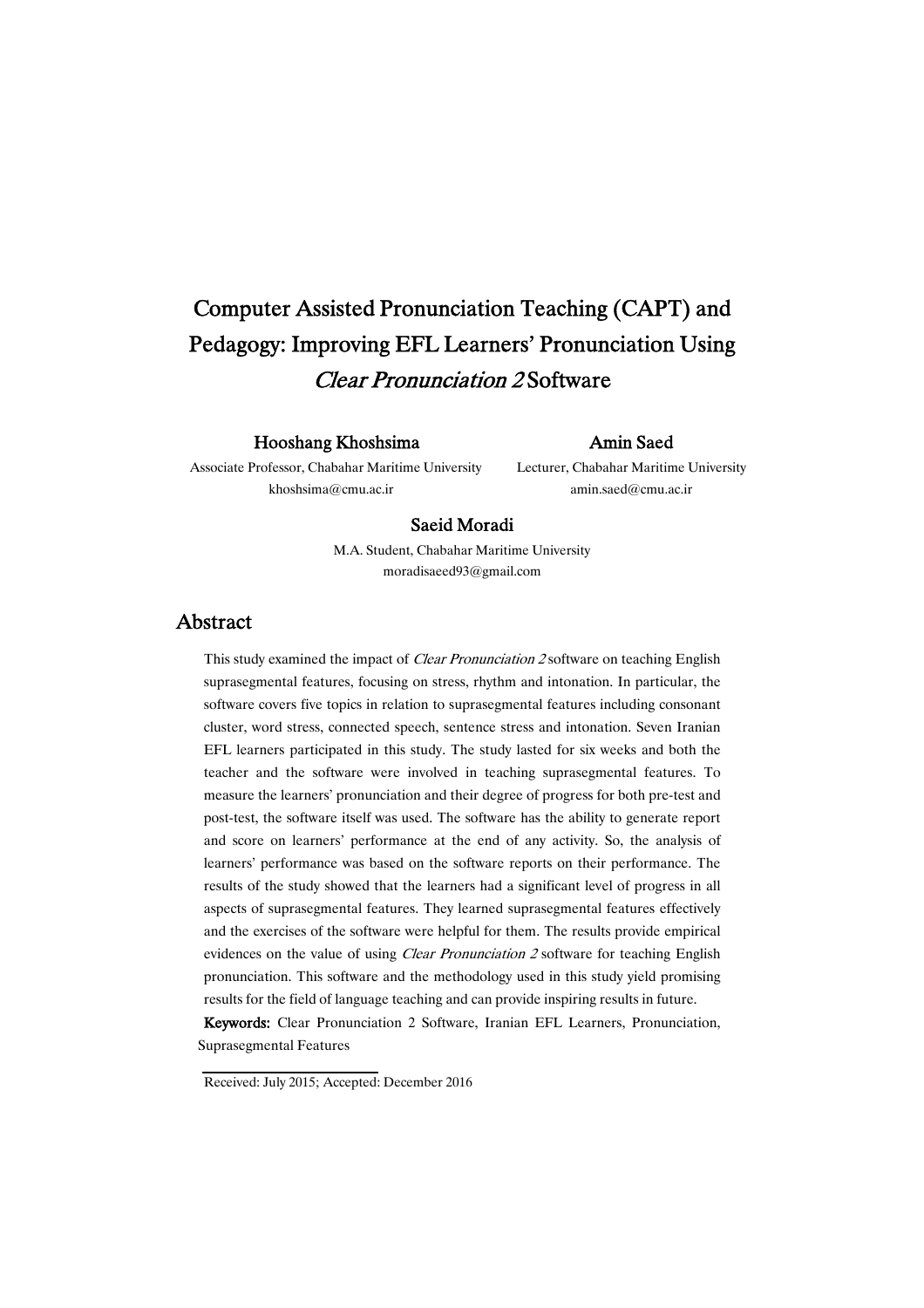## 1. Introduction

Pronunciation is no longer a neglected part of language learning courses and all who work in this field realize "its essential roles in oral communication, listener's perception and speaker's identity" (Liu, 2008, p. 9). Maybe it seems too strange, but if we have a precise look at the roles of pronunciation we see the large effects of it on many aspects of our life. It has many central roles both in our personal and social life. The roles such as promoting our social status and rhetoric, power of words and covering of our lacks and weaknesses. As individuals, we create our personality via our speaking and show our dependence to a social group in a society. Pronunciation as an important aspect of speaking ability can influence social status of speakers, especially nonnatives, in ESL context. Good and excellent pronunciation creates a strong sense of identity for learner in the community of target language, but poor pronunciation leads to the loss of identity. As Arslan (2013) concluded "in nonnative EFL settings, poor pronunciation skills may result in failure in spoken communication" (p. 191).

Most of the today's debates in teaching pronunciation are on 'intelligibility principle' in pronunciation. Intelligibility is defined as how much the speaker speech is understandable and comprehensible by the listener. It is in contrast with 'nativeness principle' which is defined as the degree of similarity or differences between NNSs accent with NSs accent. In other words, intelligibility focuses on understandability of our speech, but nativeness focuses on the degree of similarity of NNSs accent with NSs accent. The more intelligible the pronunciation of the speaker is, the more comprehensible and understandable it is for the listeners. That is why many scholars in recent years take granted intelligibility of pronunciation instead of nativeness, native/like pronunciation, in teaching English pronunciation. Thus, in pronunciation teaching classrooms,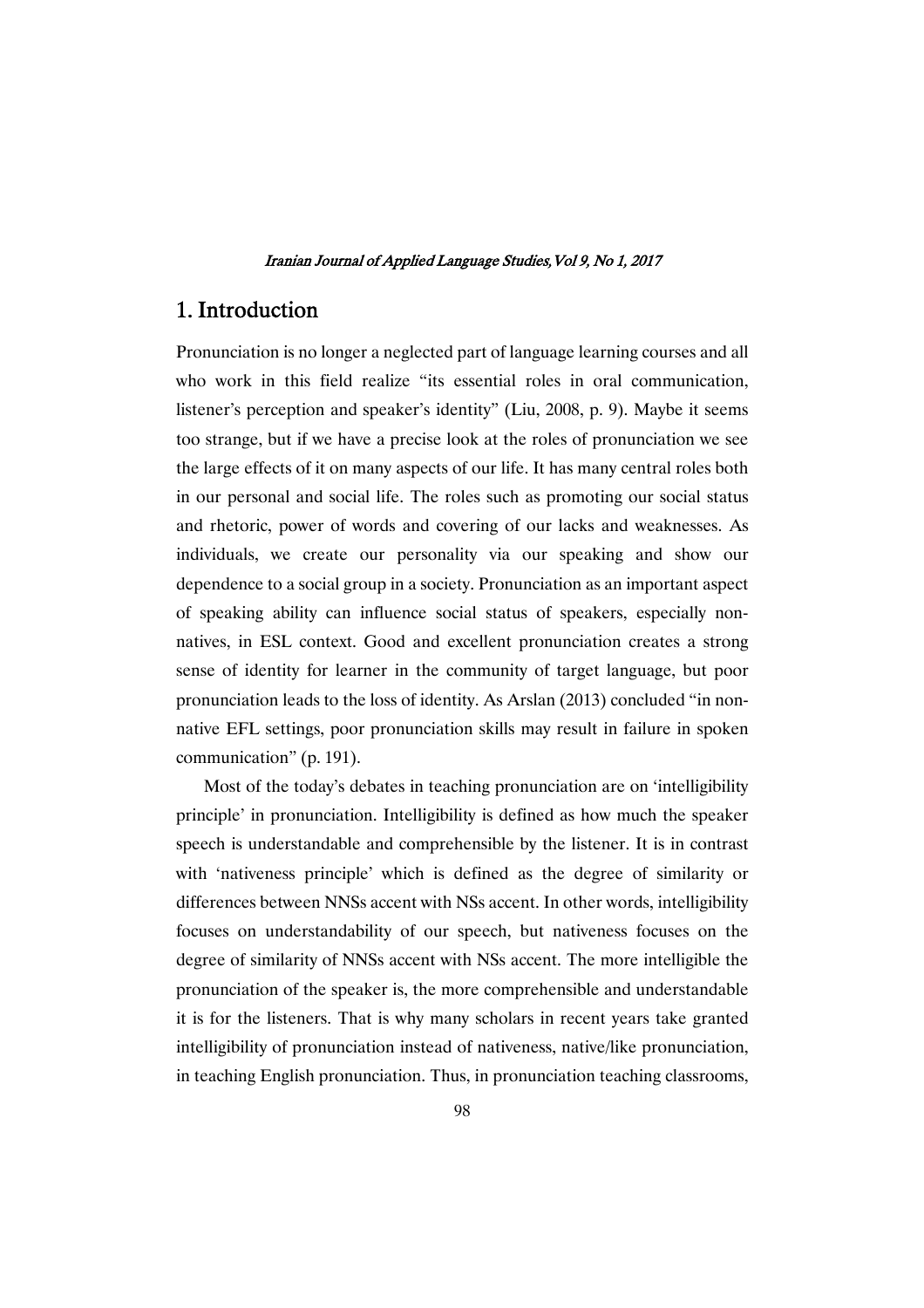intelligibility of learner speech is considered as a key element in making a communication more meaningful and successful. However, focusing more on intelligibility in pronunciation does not discount the importance of nativeness, and what is important is that nativeness should be regarded as the main tool in acquiring intelligibility in speech.

Teachers and researchers during recent years have tried to experiment new methods and techniques for teaching of language. Computer Assisted Language Learning (CALL) is one of these remarkable methods which draw the most attentions to itself. Also in line with the growing demands and needs of learners and learners to more effective and updated methods of pronunciation learning in recent years, a new trend has emerged which is known as Computer Assisted Pronunciation Teaching (CAPT). It comes to the scene to help learners to have a more effective way of learning pronunciation rules. Growing interests of learners toward using computers in learning foreign languages such as English language, leads many teachers to use computer as a part of their curriculum. In response to such demands many program designers are trying to design effective programs to help learners in reinforcing their knowledge of pronunciation and helping teachers to have a better teaching pronunciation materials.

However, in spite of recent development in designing CAPT programs, many countries still do not use such technologies for teaching pronunciation in their curriculum. Unfortunately, using computer programs is not yet popular and pervasive for teaching pronunciation in language classroom in Iran (Pirasteh, 2014) and there is a great distance between the degree of using computer programs in classroom and what is expected to use. This happens in a situation where in recent years, we are facing with a large number of research projects done on efficiency of using computer in teaching pronunciation in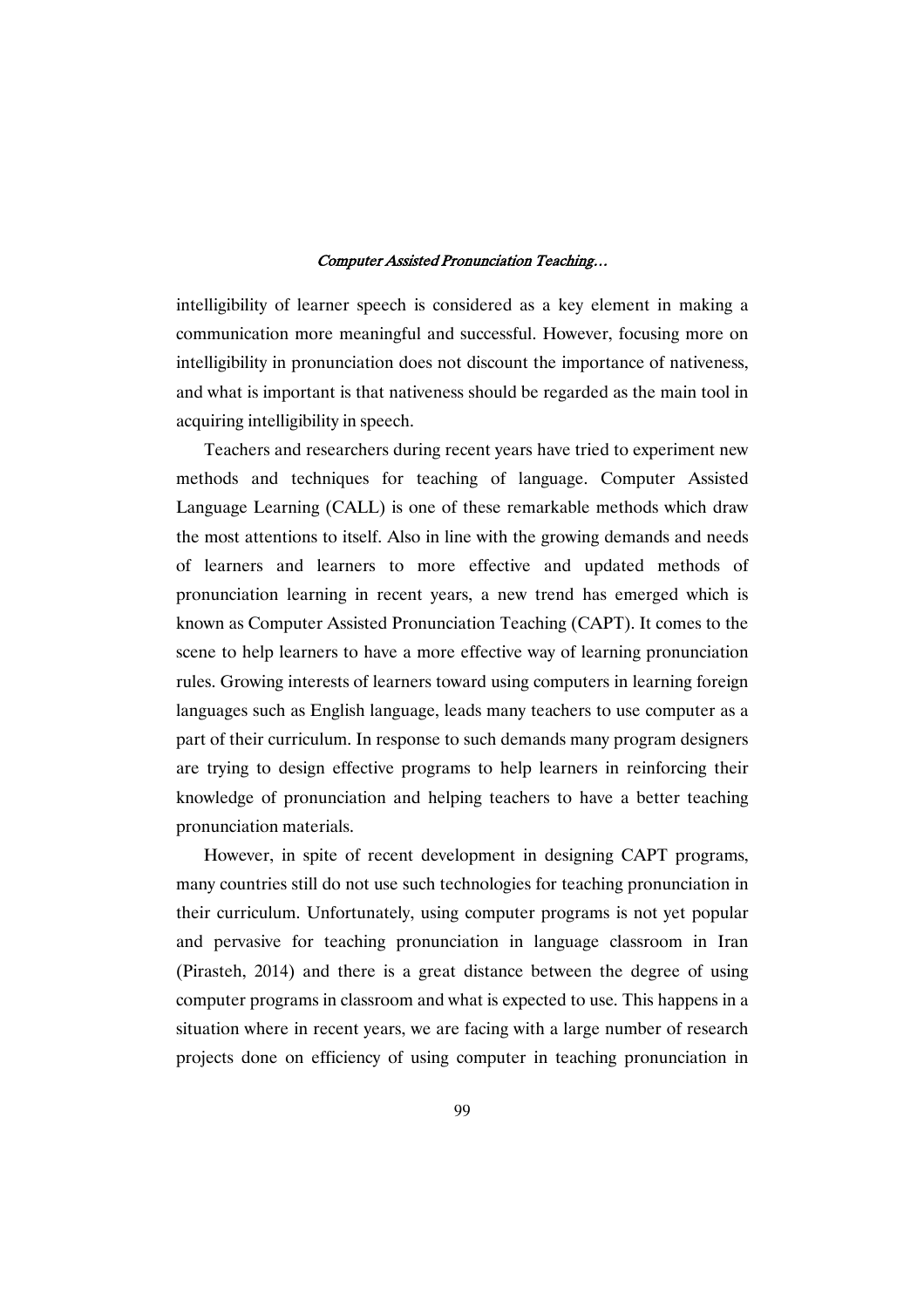Iranian classrooms (Pourkhoni, et al., 2013; Mehrpour, et al., 2016). The schools and institutes could use these projects and try to incorporate them in their pronunciation classrooms.

However, there are some limitations for teaching pronunciation in traditional classrooms in Iran. Although speaking is the main goal of many learners, and pronunciation is an important part of it, teaching pronunciation has no place in Iranian classrooms (Pirasteh, 2014). These may have many reasons such as complexity and difficulty of task of pronunciation teaching especially suprasegmental features of pronunciation and little knowledge of Iranian teacher toward pronunciation components (Abdolmaleki & Mohebi, 2014). Suprasegmental features are those "aspects of pronunciation that affect more than one sound segment, such as stress, intonation, and rhythm or the musical aspects of pronunciation" (Celce-Murcia et al., 1996).

In addition, Iranian learners have little or no access to organized materials and textbooks for learning pronunciation. As Hayati (2010) stated the English textbooks used in Iranian High Schools suffer from shortcomings in the sequence of presentation of materials, text selection, pronunciation exercises, etc. Although in recent years material designers have used a more updated materials in their books, yet because of these shortcomings, teaching pronunciation has no precise place in Iranian classrooms.

Also, there are two variables in teaching pronunciation which create some limitations in Iranian classrooms. These are time or duration of instruction and frequency of instruction. As traditional methodology of language teaching in Iran paid little attention to speaking ability, less time has been dedicated to the teaching pronunciation (Shooshtari, et al., 2013; Rafiee & Purfallah, 2014) and it seems undesirable to expect development in pronunciation of learners. On the other side, by devoting little time to pronunciation instruction, we witness a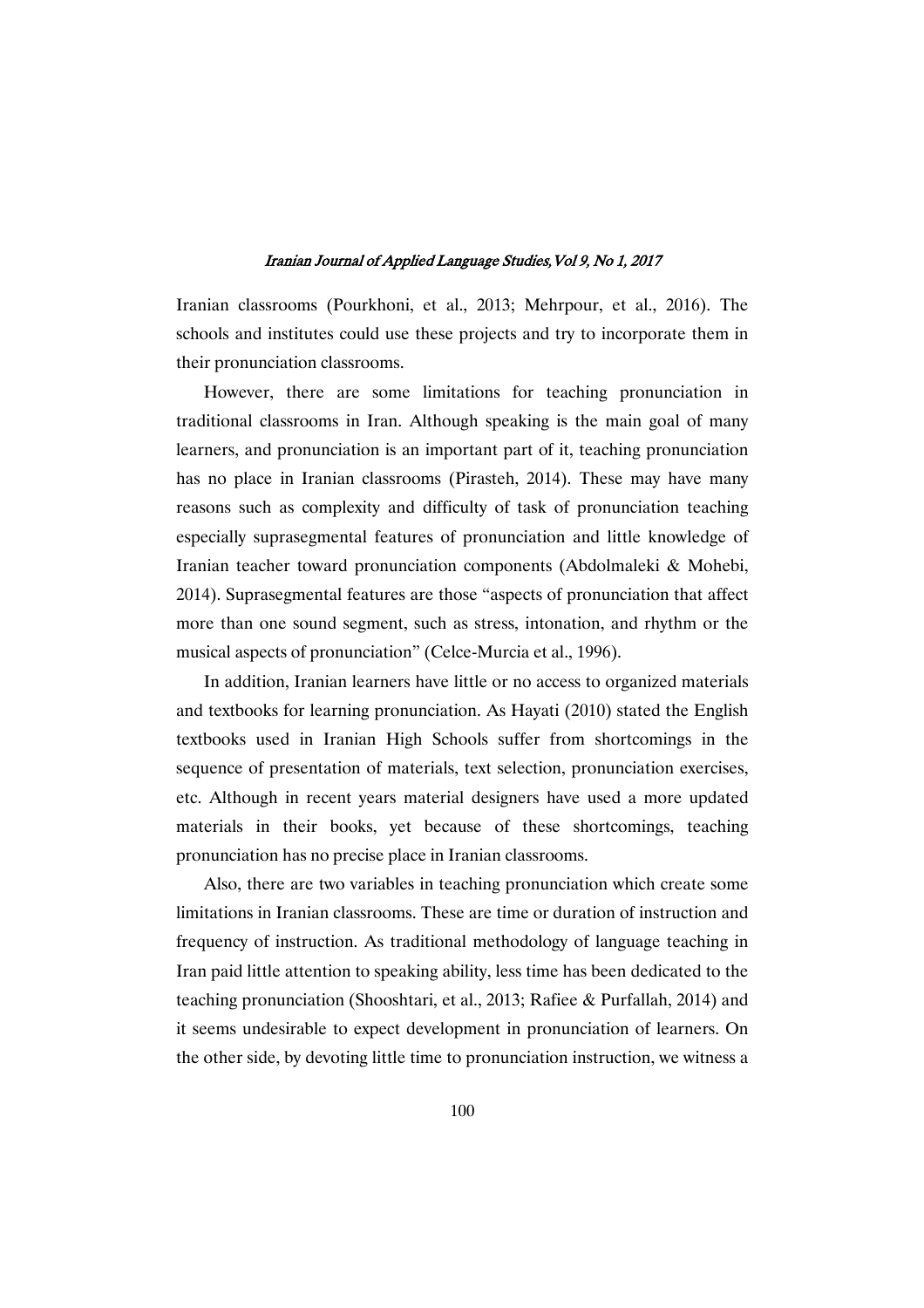decrease in the numbers of practices and activities in classrooms. As a result, it is clear that why most of the Iranian EFL learners shown little improvement in their pronunciation in recent years. For Iranian EFL learners to have an effective communication, learning pronunciation is an important issue. Intelligibility of their speaking depends largely on their pronunciation. Learning English pronunciation helps them improve their proficiency and to be understood by native speakers. Pronunciation learning also reinforce their listening ability and helps them understand native speakers. Maybe one way of encouraging learners for learning pronunciation is the use of computer in teaching pronunciation.

In recent years, field of language teaching especially pronunciation teaching undergone great changes in developing new computer programs for pronunciation teaching. These programs by providing new techniques and authentic environment and materials are trying to help language learners in learning pronunciation. Therefore, in line with the recent developments, in this study we aim to integrate an instructional computer software, *Clear* Pronunciation <sup>2</sup>, into the Iranian EFL classroom for teaching pronunciation. It is a suitable software for Intermediate to Advanced learners of English who want to improve the suprasegmental, speech-level aspects of their pronunciation – both receptive and productive. This program helps them recognize and accurately produce word stress, sentence stress, consonant clusters, connected speech and intonation. The focus of our study will be on teaching suprasegmental features of pronunciation. These features have a direct relationship with intelligibly in NNSs speech and learning these features is more useful in countries where English is taught as a foreign language. This study aims to investigate the following question: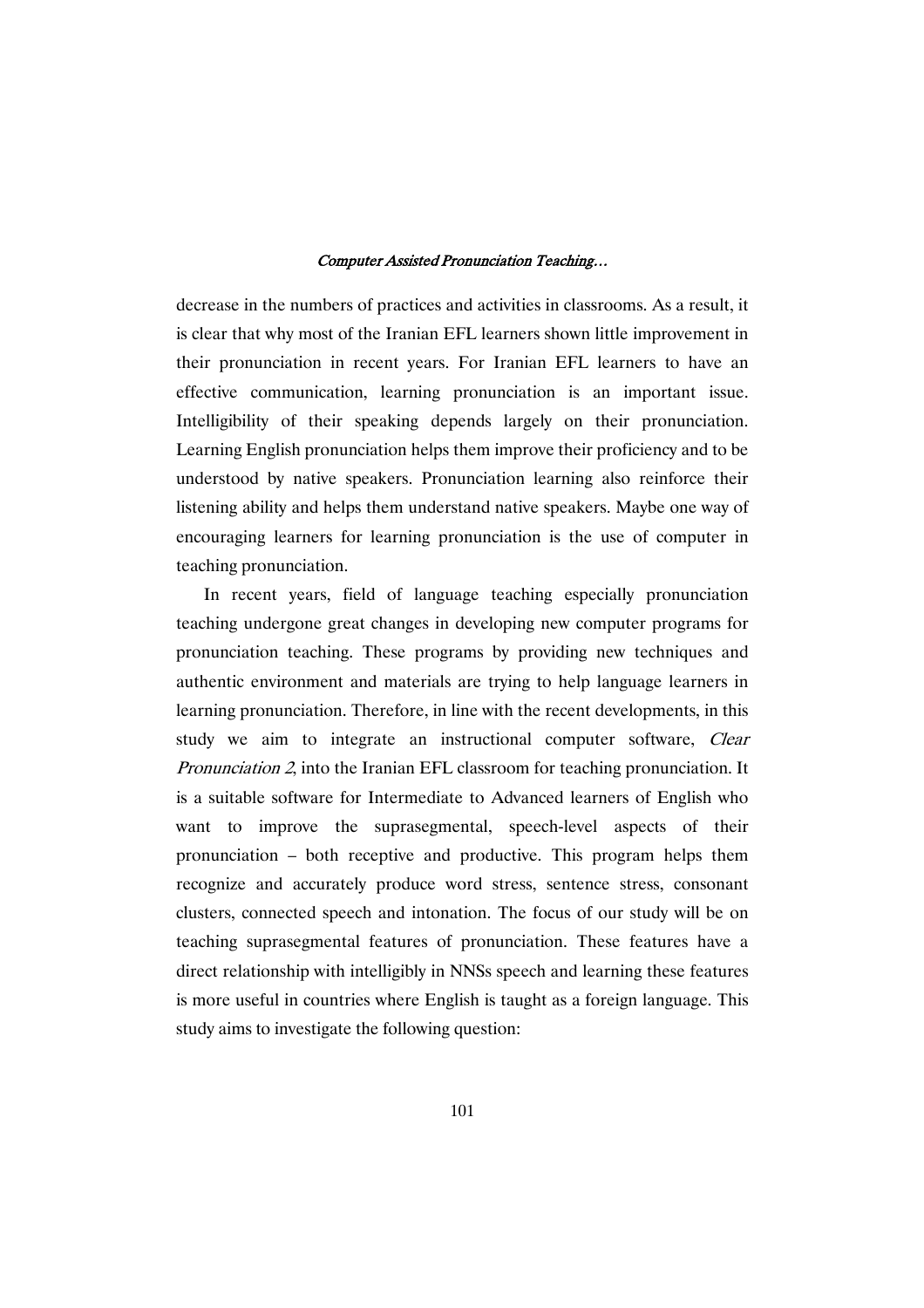Does integration of *Clear Pronunciation 2* software have any significant impact on Iranian intermediate EFL learners' prosodic features?

## 2. Literature Review

The way that language teaching approaches treated pronunciation instruction has constantly changed in recent years. It has been discounted in some methods and in others; it has been emphasized as the main part of their methods. As Ketabi and Saeb, (2015, p. 182) said, "it has been either elevated to the highest stature by some methods and approaches, such as the Reform Movement, ALM and Oral Approach, or has been assigned the back seat in the language classroom, as has been the case with GTM, the Direct Method, and the Naturalistic Approaches". Instability of position of pronunciation during these years take the great stoke on pronunciation and yet it has no clear and precise methodology in curriculum. These sudden changes toward the pronunciation teaching put the position of pronunciation in danger.

Reviewing the history of pronunciation shows the inadequacy of attention to pronunciation teaching in language teaching fields and by referring to it as "the lost ring of the chain" (Moghaddam, et al., 2012), and "the neglected orphan of second-language acquisition studies" (Deng, et al., 2009) endorsed on its exclusion in language curriculum. This inattention to pronunciation teaching caused it to lag behind other skills. This may be the result of lacking appropriate materials, and methodologies for teaching and learning pronunciation.

## 2.1. Computer Assisted Language Learning (CALL)

Rapid developments in information technologies have influenced education, and thus they have led to alteration in the structure and implementation of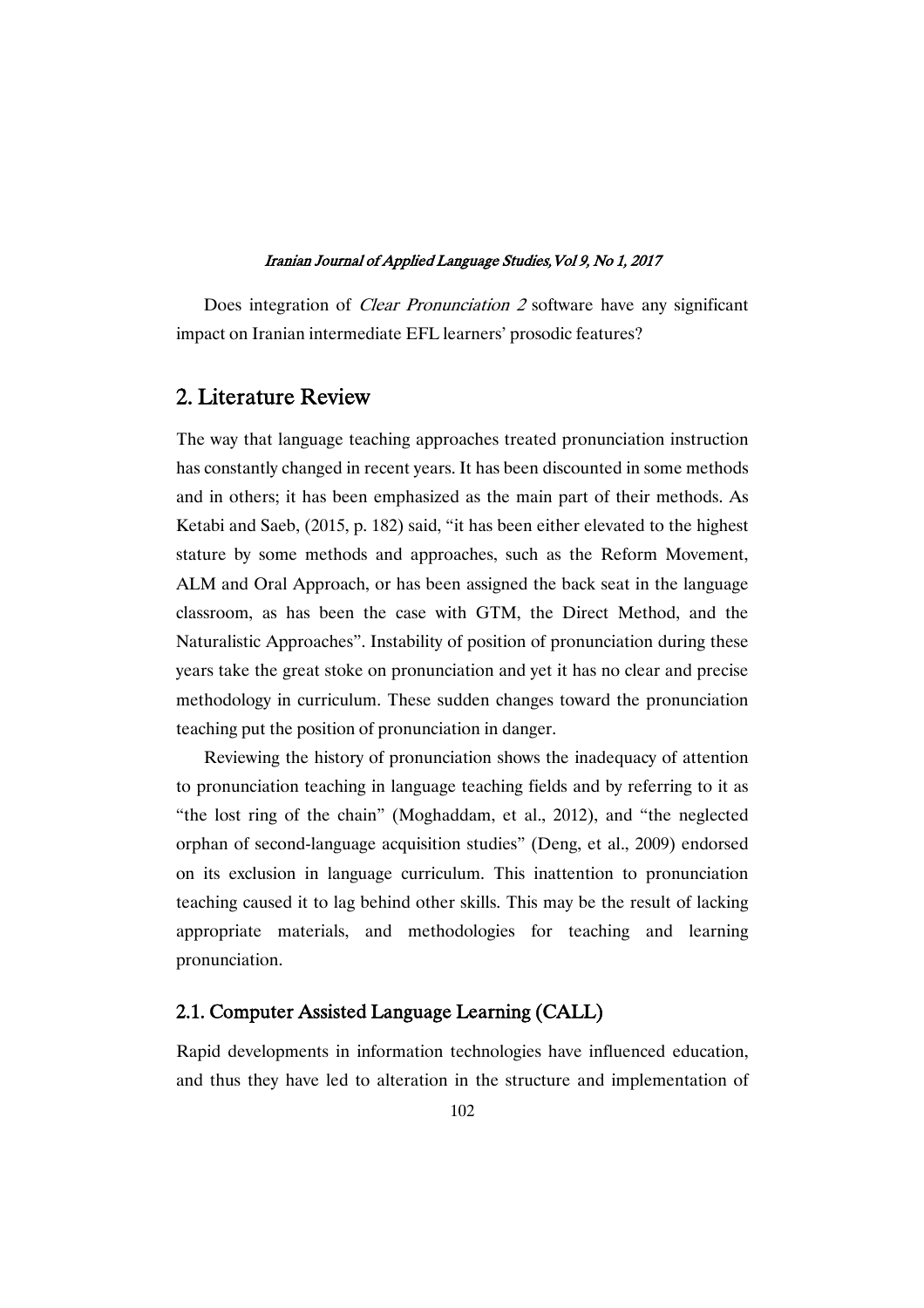education (Donmus, 2010). In recent years appeal for using CALL in the process of language learning and teaching increased and many researchers are trying to integrate these technologies into the system of language learning and capture the best and the most effective ways of improving learner's proficiency. Regarding this fact many researchers stressed the importance of CALL and its advantages. CALL uses computer technology as an aid in the presentation, reinforcement, and assessment of material to be learned (Delcloque, 2000). CALL technologies can provide learners with independent and collaborative learning environments; learners can reduce stress and enhance their selfinstruction and self-confidence through games and communicative activities (Lai, 2006). As Gorjian et al. (2013, p. 35) said "The philosophy of CALL puts a strange emphasis on student-centered lessons that allow the learners to learn their own using structured and/or unstructured interactive lesson".

By raising teachers and learners' awareness toward advantages of CALL in language learning and advancement in language learning technologies in recent years, the field of language learning sees a growing positive attitude toward using these technologies in classrooms. As Jahromi & Salimi (2013, p. 163) stressed, "Understanding of user (learners and/or teachers) attitudes facilitates the creation of appropriate CALL applications and more fine-grained CALL theories". In their study of Iranian students and teachers attitude toward CALL, they found that both teachers and students have a positive attitude toward using computer in language teaching. In addition, they found that teachers have more competence in computer-related issues. This may be the result of teachers' information about the subjects matter related to their field of language teaching and also their skill in recognizing the different aspects of these technologies which are more effective to be use in the process of language teaching. As an additional example Rafieea, Allahverdi and Purfallah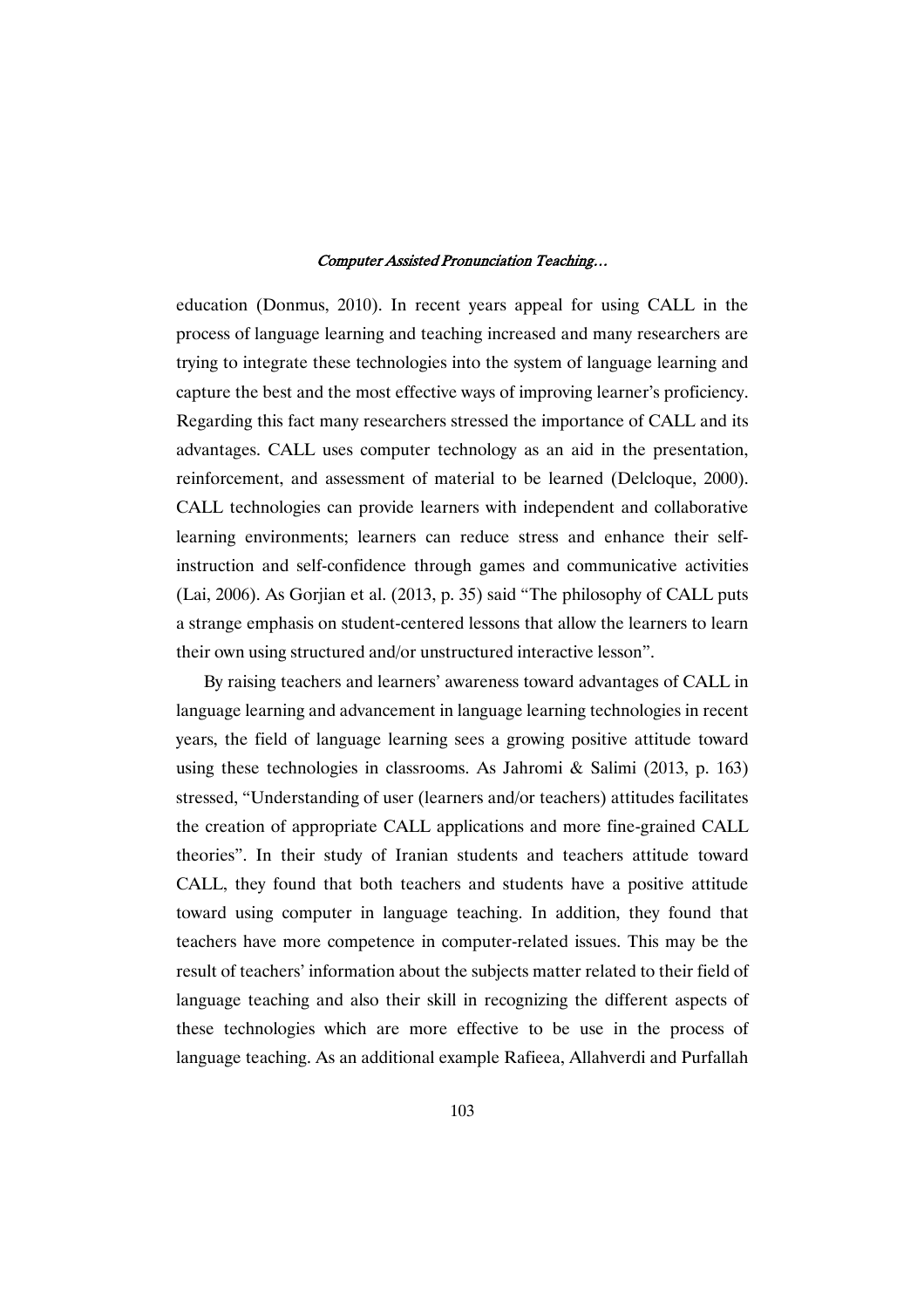(2014) conducted a study on the perceptions of Iranian junior high school teachers toward using computer in the process of language learning. The results of the study showed the positive attitude of students toward using CALL in curriculum and they showed a high interest in CALL programs. Other studies in Iran also found the positive attitude of participants toward using computer in improving the quality of instruction (such as Khany & Ghoreyshi, 2013).

## 2.2. Computer-Assisted Pronunciation Teaching (CAPT)

For teaching pronunciation, there are varieties of different software, which cover all aspects of pronunciation skill. As an important parts of CALL pedagogy, CAPT had a great development other than other skills, and many new programs were devised which aimed to make the task of pronunciation teaching easier. These programs create a new form of context with a number of practices and opportunities for learners in a narrow and small space which is not bounded to the time and presence of instructor. As Thomson & Derwing, (2014) stated "a strong appeal of CAPT is its ability to provide learners with more practice than they can normally access in a traditional program" (p. 336). Using computer in language teaching improve learner autonomy and increase their self-esteem. Therefore, as Neri et al. (2002) stressed "by providing a stress free environment, CAPT encourages learners to practice at their own pace, and access nearly unlimited input". Also as LaRocca, (1994) pointed out "digitized pronunciation software packages afford high-quality sound and video clips of speakers, which gives the learner the opportunity to look at articulatory movements that are used in producing sounds". Thus, by comparing their performance to a model in the program, learners can become aware of their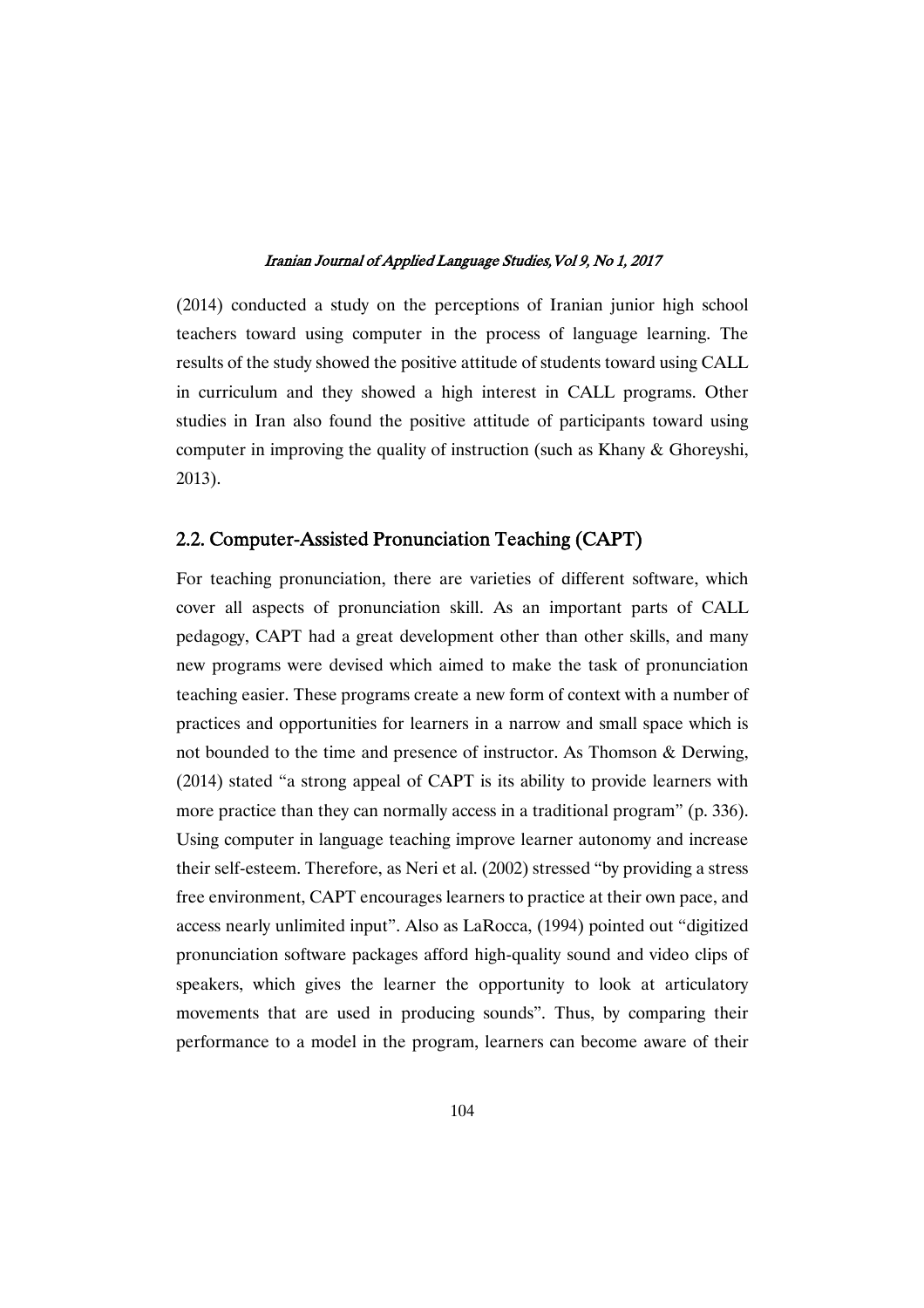strengths and weaknesses. Therefore, many researchers and scholars in recent years tried to prove the efficiency of these programs in pronunciation teaching.

For example, Chen (2014) studied the effect of *MyET* software for teaching pronunciation to college students in Taiwan. As  $MyET$  is an online software in this study students had access to the software both in and out of the classroom. The result of the study revealed that students progressed in their pronunciation and even though in some cases students preferred traditional classroom instruction, the tendency of most of the students toward using software in classroom instruction increased. Also Gorjian et al. (2013) in an attempt in helping Iranian university students to acquire prosodic features of English language such as stress and intonation by using *Praat* software found that the "learners that practiced stress and intonation through CALL approach were more successful than the students who were taught through traditional method" (p. 34). In addition, AbuSeileek (2007) in a study for teaching stress to advance EFL learners of English by using Mouton Interactive Introduction to Phonetics and Phonology software found that the students' ability in perceiving and producing correct stress pattern in words, phrases, and sentences improved.

In another study Tanner & Landon (2009) examined the effect of using Cued Pronunciation Readings (CPRs) software on intermediate ESL learners of English in US. The study aimed at learning suprasegmental features such as pausing, word stress, and sentence-final intonation. The learners in this study should worked with the software in a self-directed form and the teacher had no interference in their learning. The result of the study showed the significant effects of this software on learners' perceptions of pausing and word stress and controlled production of stress. Also in some cases, researchers did not find any improvement in using CALL in teaching pronunciation. For example Liu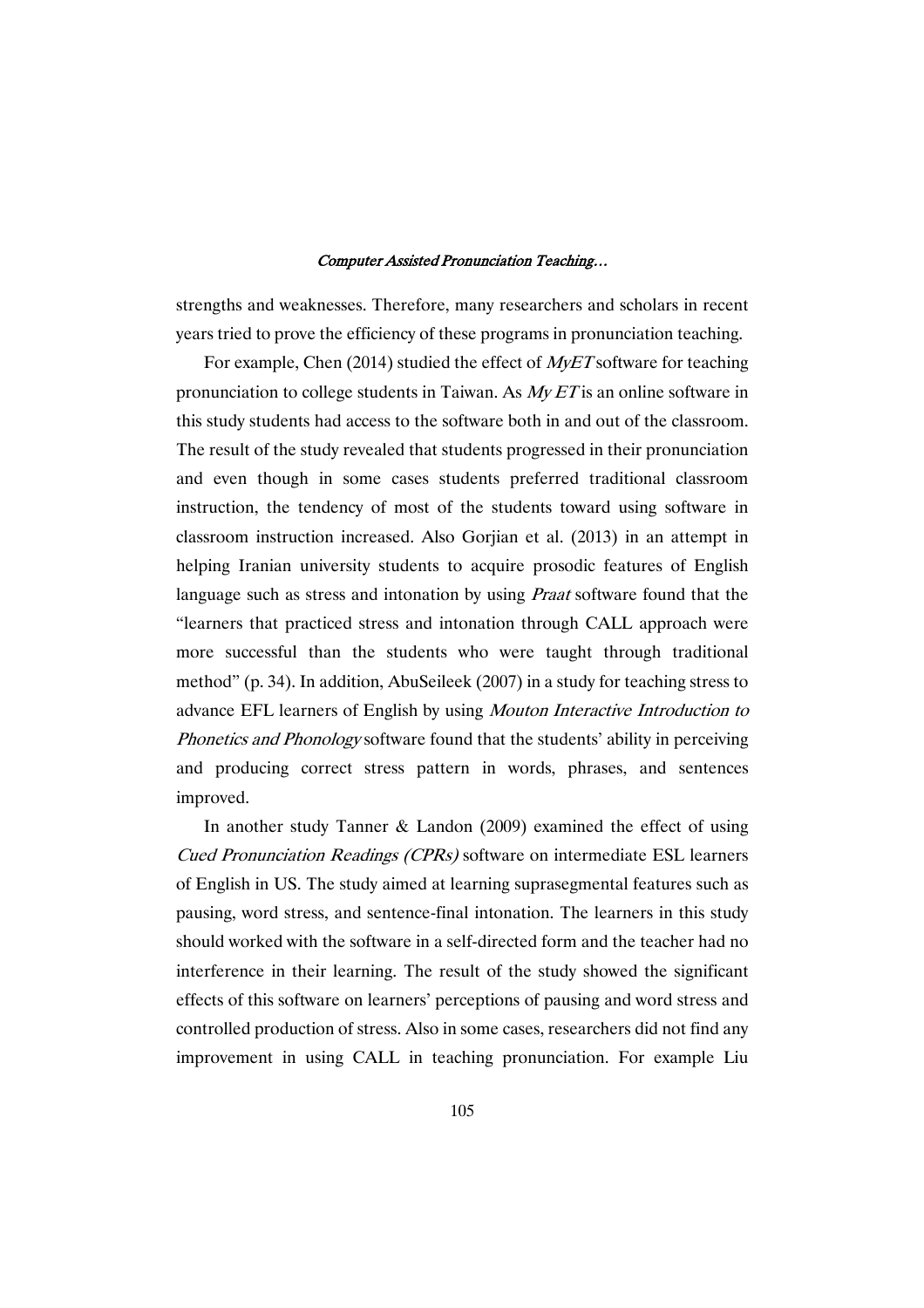(2008) in his study of examining the effect of Pronunciation Power <sup>2</sup>, a commercial language learning program, on ESL learners in US found no significant improvement in comparison with traditional instruction of pronunciation. His research was the replication of a study by Seferoğlu (2005) study which has examined the improvement of learners' pronunciation by using of the same software. He found a different result from a same study.

In a study Khoii & Aghabeig (2009) studied the effects of Rosetta Stone software on listening comprehension of Iranian EFL learners. The result of their study showed that the students listening comprehension improve after using this software. They mentioned some other advantages of using computer software in teaching pronunciation such as increasing learners' motivation, providing learners with authentic material and environment and reducing learner dependency to the teacher. In another study Luo (2014) used a computer-assisted pronunciation training (CAPT) technique to combine oral reading with peer review to improve pronunciation of Taiwanese English major students. In this study students first given a short passage with the recording of the text had read by a native speaker. After listening and practicing the recordings, the students record their voices and compare them with the native speaker one. Also there was an online discussion board which students shared their recordings and discussed on their classmates' recordings and performance. The result showed the superiority of using this technique in reducing learners' problems in learning pronunciation. Many other studies conducted on the efficiency of using computer software in teaching different aspects of pronunciation. But what is important is that the majority of these studies at the end of their study stressed the important and the efficiency of CALL in teaching pronunciation.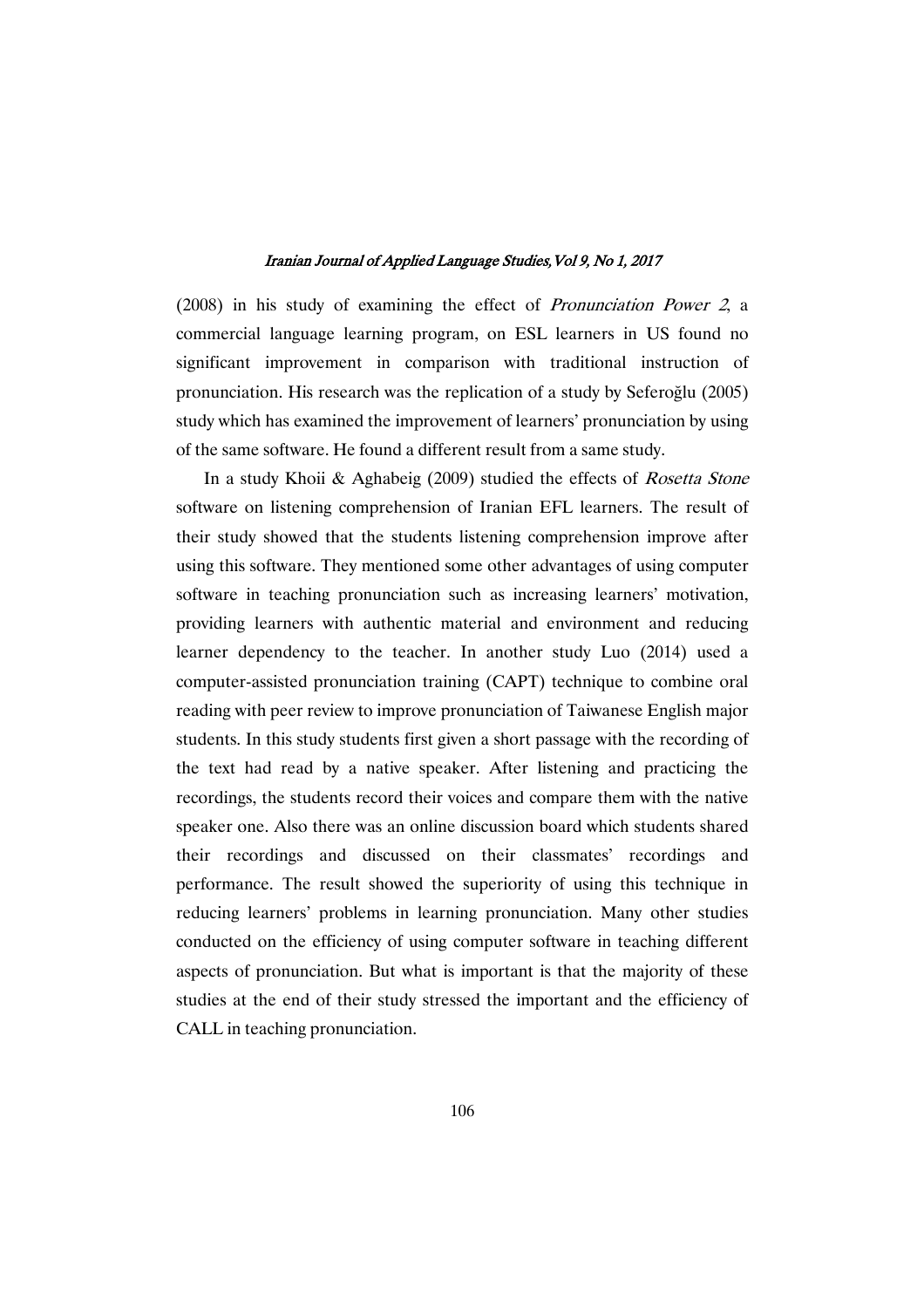## 3. Methodology

## 3.1. Participants

The participants of the study were seven EFL learners at Chabahar Maritime University, Iran. They had various fields of study and had an age range of 18 to 26 years. All of them were non-native speakers of English and based on preresearch interview their English proficiency was about intermediate level. Most of the participants had access to computer and had their own computer and almost all of them use it every day. In this study, most of the participants used computer between 4 to 9 and more than 9 years. Therefore, they had enough proficiency in using computer. This helped researchers to focus more on how to use *Clear Pronunciation 2* software than how to use computer. The participants also asked about their previous experiences of using computer for language learning. Although some of them (only 2 of them) had worked with some commercial programs, such as Tell Me More, Rosetta Stone, and others experiences were limited to listening and watching of audios and videos in traditional classrooms in institutes.

## 3.2. Materials

In this study, *Clear Pronunciation 2* software that is commercial language learning software is used. The software teaches English language pronunciation. It is designed for teaching prosodic features of English pronunciation. The features of this software are as follow:

**Content:** It covers five key suprasegmental element of pronunciation: word stress, consonant clusters, sentence stress, connected speech and intonation. Each units contain five separate topics. Also each topic includes at least five activities, which in sum making a total of 125 exercises. In this software first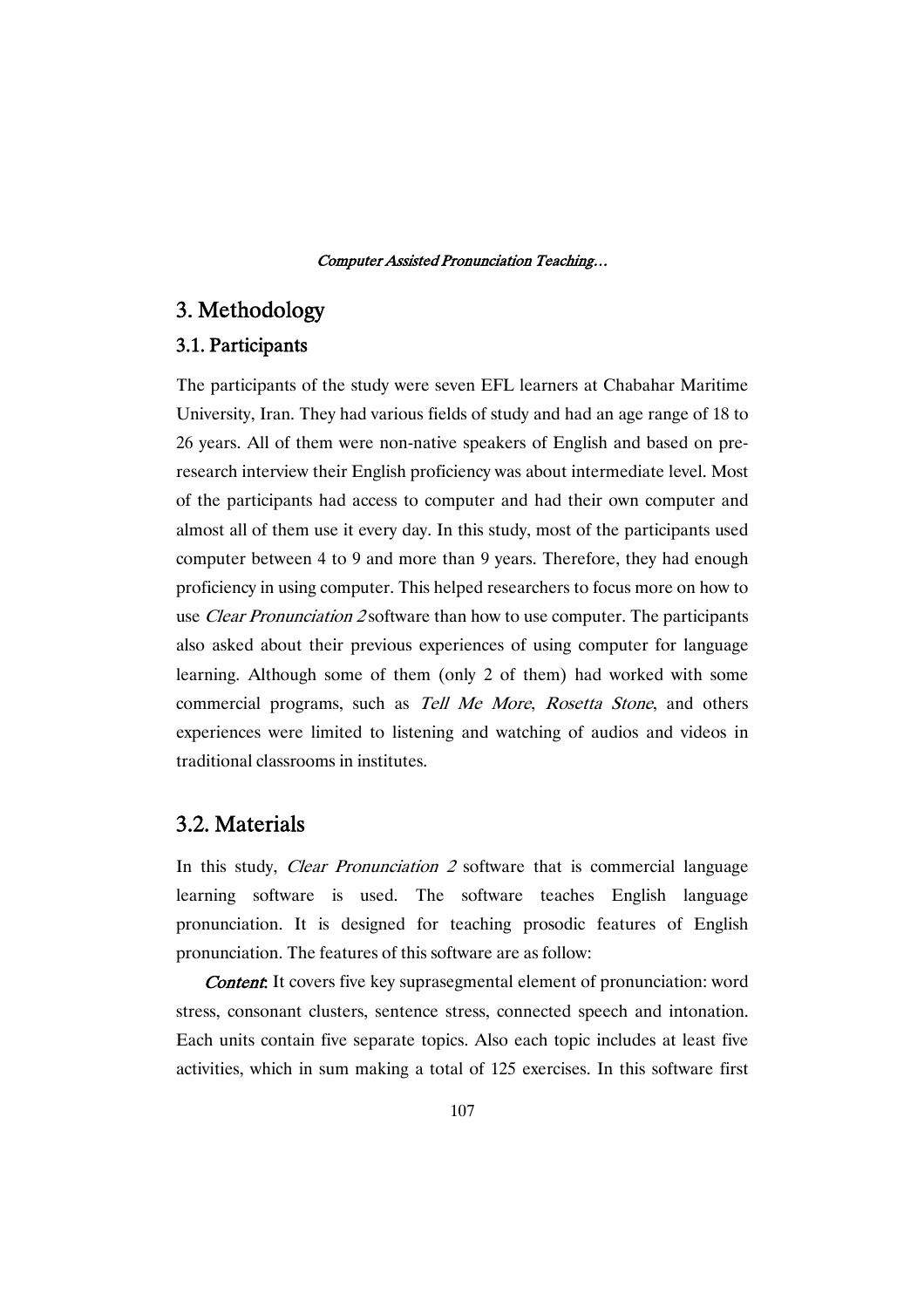teacher introduces each unit through a video and after that each learner works on exercises prepared for learning the topic.

Progress features and printing: The software progress function generate reports on completing any activity with score, time duration, average scores compared with all learners and also relative performance of learners in different units. On completing any activity learners could have a record and printing of activities and their performances. 

**Dialect version:** The students have the options to use three English dialects as: British English, North American English and Australian English.

## 3.3. Procedure

At first, a TOFLE proficiency test was administered for 34 learners and 7 learners were selected among them. After that, researchers had an interview with selected participants and they were asked about their computer proficiency and their experiences of using computer programs for language learning. Some personal information also was asked from the participants. Also by using Clear Pronunciation <sup>2</sup> software, a written pre-test was administered to assess their knowledge of pronunciation (prosodic features). This study lasted for six weeks and seven EFL learners participated in this study. They received 6-hour instruction by teacher for three sessions in a week. After instruction by the teacher, they worked with the software and practiced related exercises. They also had access to the software in their own laptops, and this helped them to work with the software whenever and wherever they wanted. In addition, they had access to their teacher in these six weeks and received feedbacks whenever needed. In every session, the teacher checked learners progress and solve their problem with the software.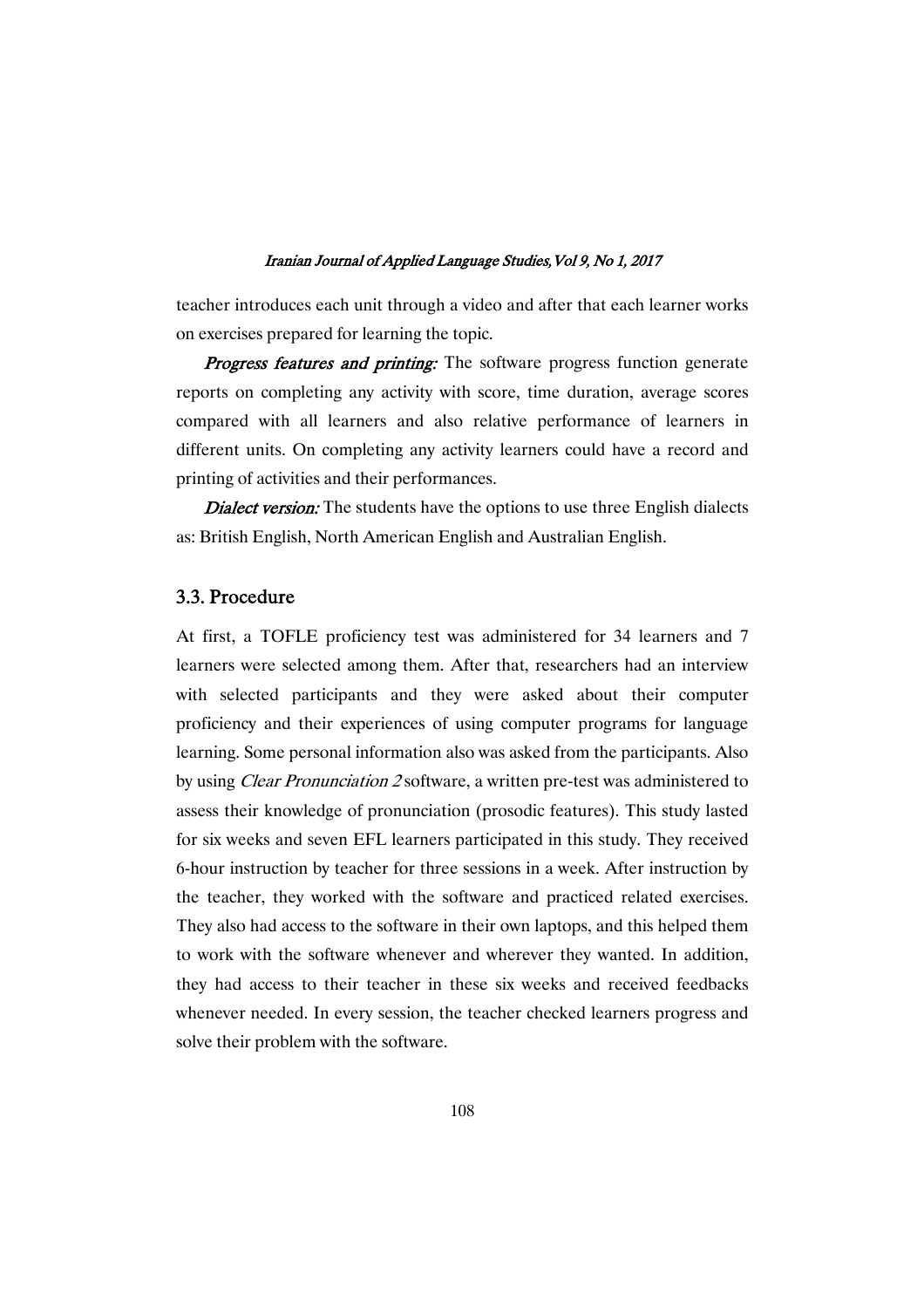As mentioned before, the aim of the study was not to replace the software with the classroom instruction, but it was to integrate this software into the natural process of classroom instruction. It means that teachers besides teaching pronunciation with traditional methods of pronunciation teaching use computer software in the process of classroom. So, at the beginning of each session the teacher taught an introduction of what are known as prosodic features of pronunciation, stress, rhythm and intonation to the participants, and after that they worked the exercises provided in the software. The teacher taught these aspects based on the order and sequences of the software. This simultaneous way of teaching both by the teacher and the software helped learners to confirm what they learnt by the teacher. This simultaneous teaching both by teacher and by the software helped learners to learn suprasegmental features more effectively. This also helped to avoid the omission of teacher roles in the process classroom and obtain better results. During this project teacher not only taught required materials to the learners, also gave learners effective feedbacks on their performance and taught them to work with the software and complete the exercises. This pursuit of teacher helped learners to retain and preserve their motivation during the course. The data collected using a written pre-test at the beginning of the study and their progress scores at the end of the study. Both their pre-test and post-test scores were obtained through the software. As mentioned before the software has the ability to generate report on learner performance. So our final assessment of learners' performances was based on scores obtained from the software.

## 4. Results of the Study

Participants' performances were analyzed based on their scores obtained at end of the course. After teaching each unit by the teacher, learners worked with the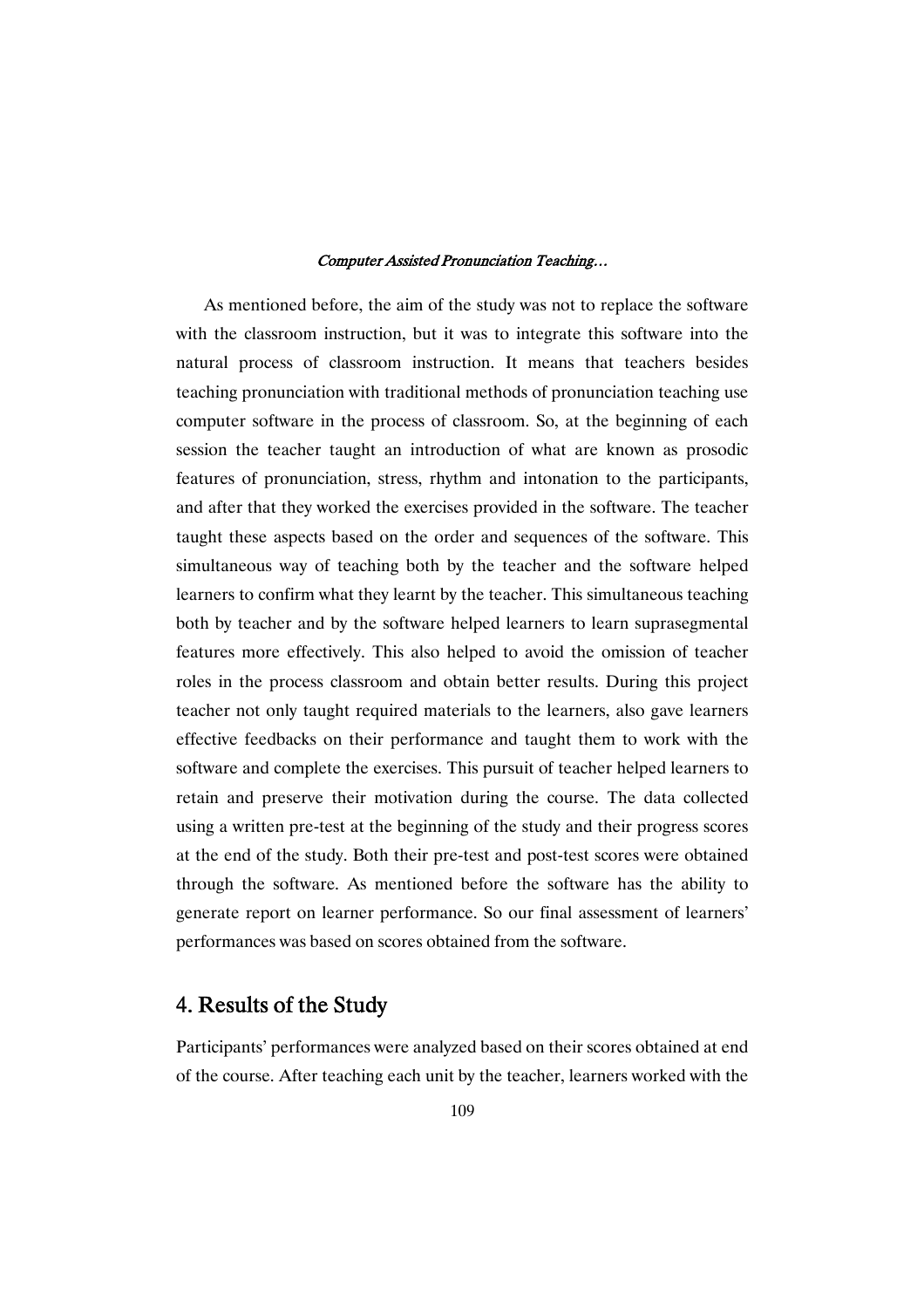software and practiced related exercises. In the software, first the teacher through video introduces the units. Then units are broken done into five topics. Each topic, in turn, include five activities which in sum make a total of more than 125 exercises. After completing each exercise, the software generate a report of learner performance which shown in percent  $(\%)$ . Preparing final report of learner performance is another advantage of this software, which not only helps teachers in knowing the whole performance of learners, and in each session, but also makes it easy for researchers to analyze the performance of learners. So our analysis of learners performances were based on their scores obtained at the end of the course. The following tables show, in turn, the performance of learners in consonant clusters, word stress, connected speech, sentence stress and intonation were analyzed.

## Consonant Clusters

Table 1 shows the performance of learners in consonant clusters. The vertical axis shows the average scores of participants in percent  $(\%)$  and the horizontal axis shows participants name by (S). The consonant clusters contain 5 topics which are as follow: 1. Consonant sounds 2. Clusters at the start of a word 3. Clusters starting with /s/ 4. Clusters at the end of <sup>a</sup> word 5.Consonant clusters and grammar. The average scores of these five topics, in sum, gave us the average score of consonant clusters unit. The comparison of learners performances in pre-test and post-test shows that the average scores of participants in post-test increased in comparison with their pre-test. As an example S 6 learner got 33 % in pre-test but in post-test he has made remarkable progress and obtained 91 % in post-test. Also, other learners showed an acceptable progress at the end of the course in this unit.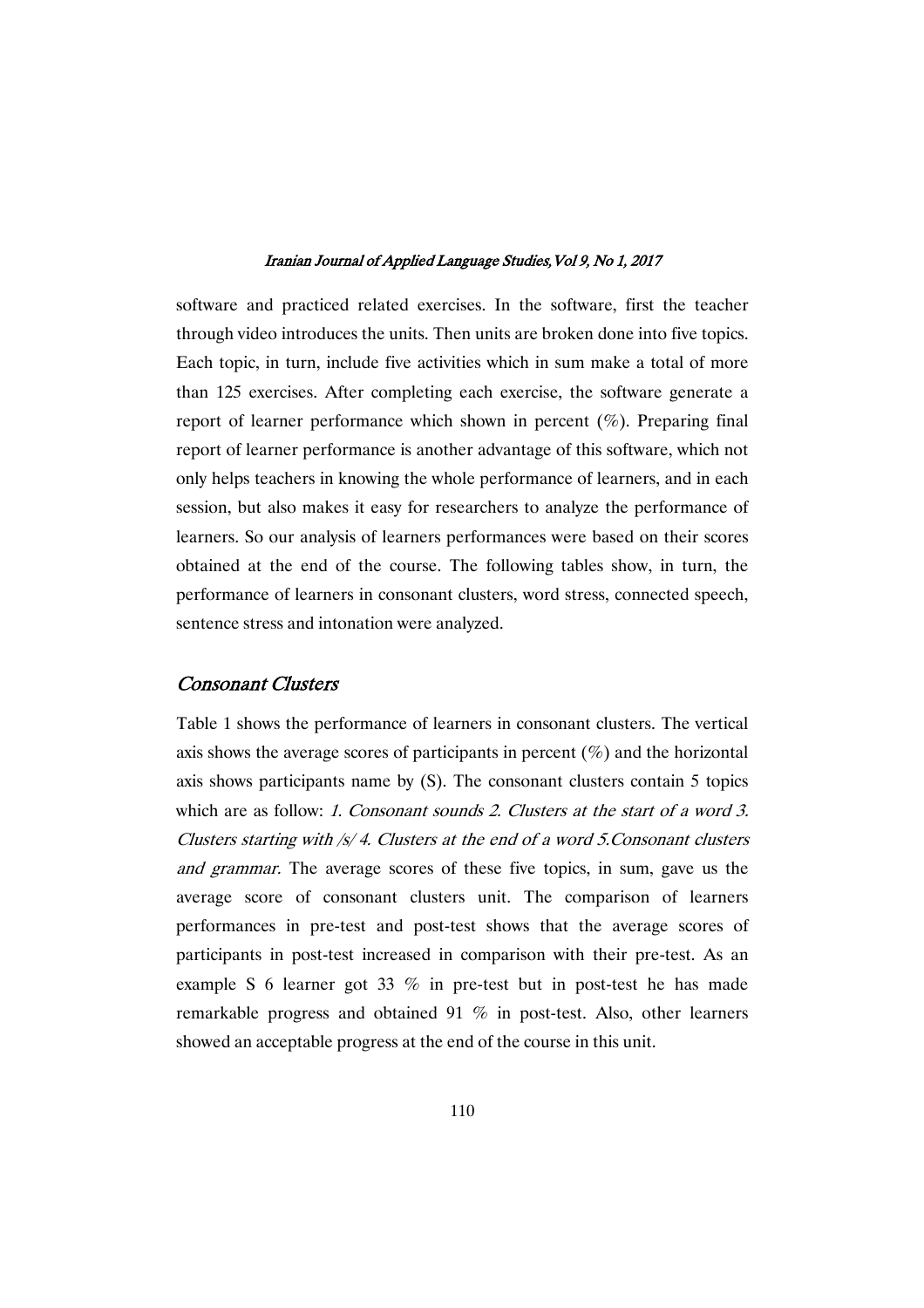

Figure 1. Average Scores of Learners in Consonant Clusters

The degree of their progress shows that in this unit the lowest score is for S 5 learner with 43 % and the highest score is for S4 learner with 60 %. In other words, learners' performances fall between 43 to 60 % in this unit. By degree of progress for each learner we mean that what percent (%) our participants had progress in comparison with their pre-test. As indicated almost all of learners had progress in learning consonant clusters, but the degree of their progress are different. For example the S1 participant got the score of 22 % in pre-test and at the end of the study got the score of 78 % in post-test. The total performance of learner shows that the participants had a significant progress in consonant cluster unit and exercises of the software were helpful and effective for them.

## Word Stress

Table 2 shows learners' performances in word stress unit. In this unit we have 5 topics including: 1. Recognizing stress in words 2. Stress patterns 3. Un-stress syllables 4. Stress in two syllables words 5. Suffix that affect word stress. The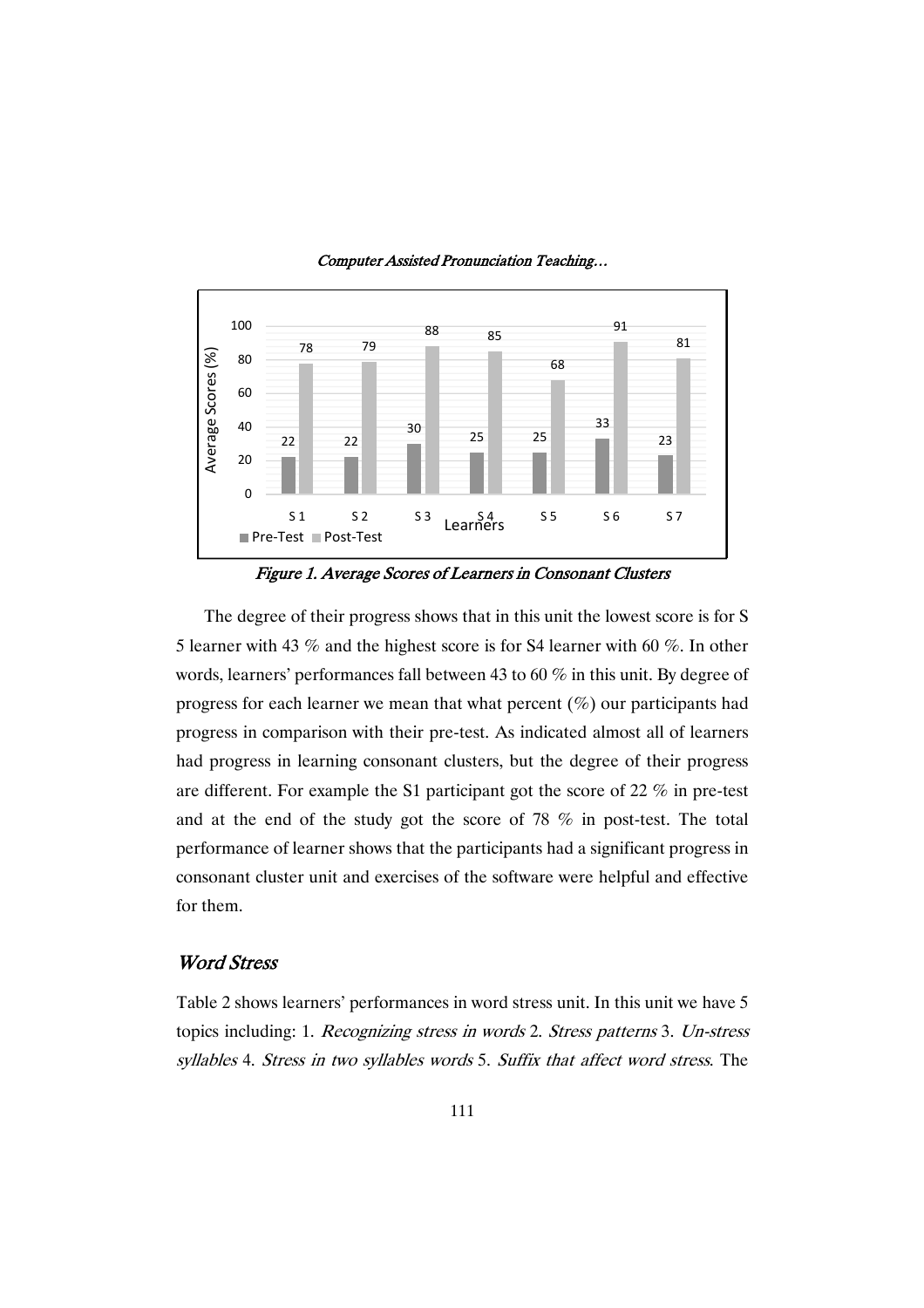sum of the scores of these topics gave us average score of word stress unit. As indicated in table 2 learners performance in post-test increase in comparison with their pre-test. Most of the participants had progress in this unit and got better grades in post-test. Their levels of progress are different and some of them had better performance in comparison with other participants. For example, S 3 learner got 23 % in pre-test, but in post-test had a better performance and got 92 % in this unit. The rest of learners also had an acceptable progress in comparison with their pre-test.



Figure 2. Average Scores of Learners in Word Stress Unit

Their degree of progress revealed that the lowest score and progress is for S 2 learner by 39 % and highest score is for S 3 learner with 69 %. In other words, the participants' performances fall between 39 % and 69 % in this unit. The sum of the performance of learners show a high degree of progress in this unit. This shows that exercises and activities provided in the Clear Pronunciation <sup>2</sup> software were helpful and effective for learners, and learners had significant and acceptable progress in word stress unit.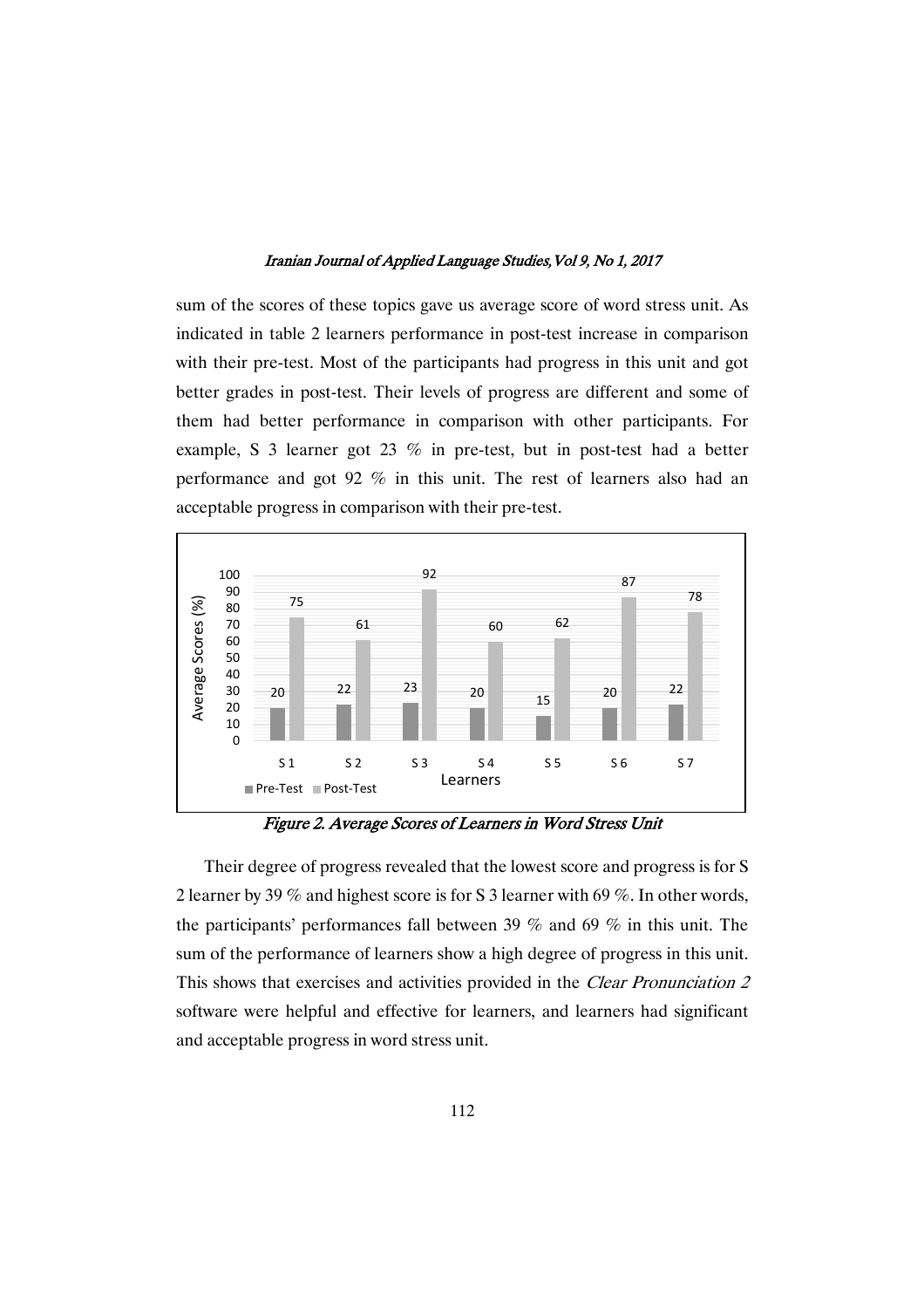## Connected Speech

The next unit which is one of the most important components of pronunciation which help learners to be proficient in English language is connected speech. This unit compromise 5 topics as follow: 1. Short forms 2. Joining to a vowel 3. Joining consonants 4. Words ending in  $/t$  or  $/d$  and 5. Disappearing sounds. The sum of the score of these 5 topics gave us the average scores of participants in this unit which is shown in table 3. In this unit participants tried to learn how to connect words in a sentence and as above titles show the aim of this unit is to make learner speech similar to the native accent. For example in *joining to a* vowel topic the participants learn how to join a consonant at the end of a word to a vowel at the start of a word or in short forms topic they learnt how to shorten the 'going to', 'get to', 'want to' and so on. The table 3 shows learners performance in pre-test and post-test. As seen in this table learners had a better performance in post-test than their pre-test and got better grades. For example S 3 got 25 % in pre-test and 85 % in post-test which shows a high degree of progress for this learner.



Figure 3. Average Scores of Learners in Connected Speech Unit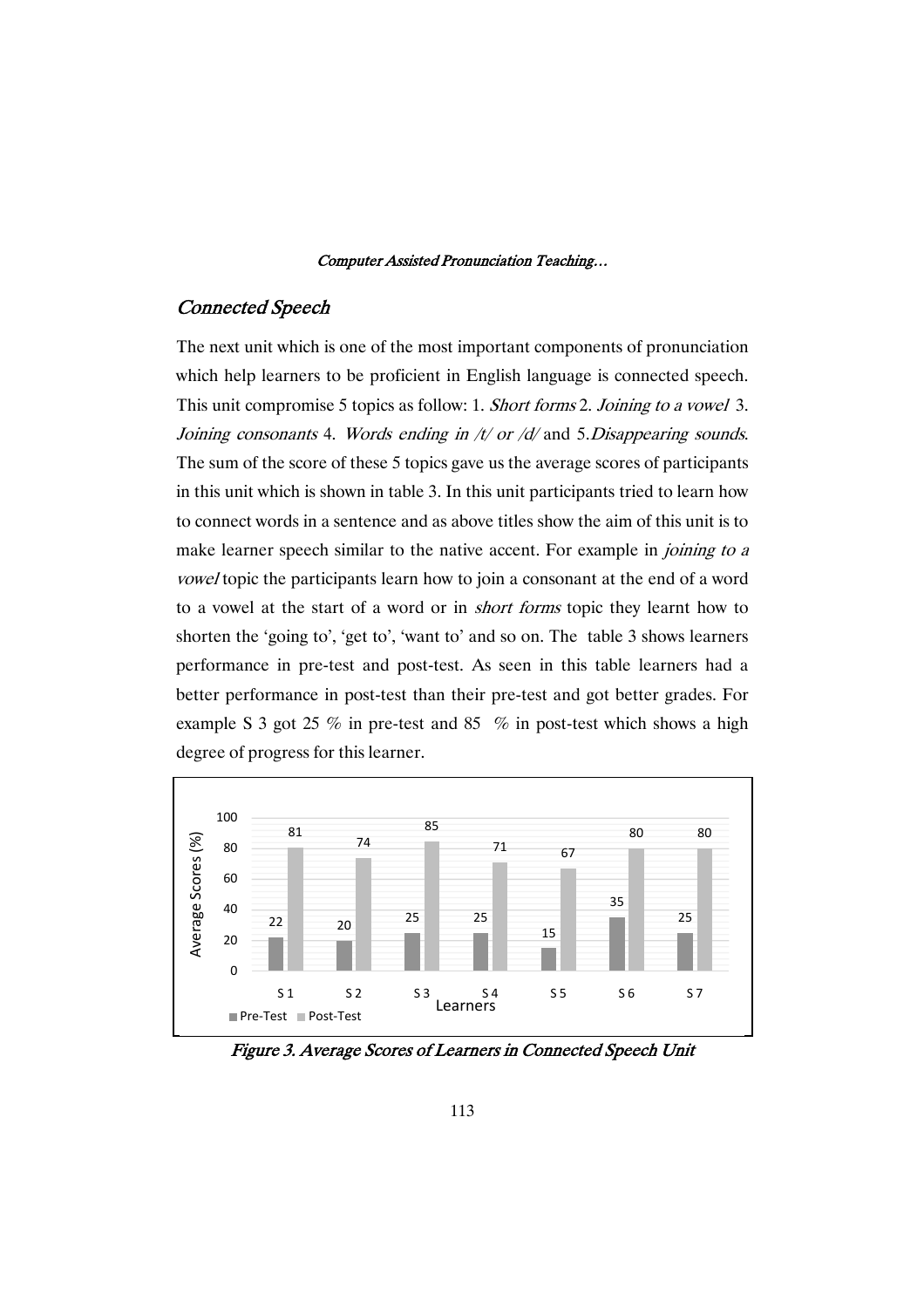The lowest progress among participants is for S 6 learner by obtaining the lowest number of 45 % and the highest progress is for S 3 learner with 60 % in this unit. Of course, by lowest progress it does not mean that this participant had no progress. But, in other words his progress was not satisfactory and acceptable. Another case is S 5 learner who got low score (20 %) in pre-test, but in post-test by focusing more on activities of the program improved his performance and got 67 % at the end of the study. Although it was not a very high score in comparison with other learners' scores, for the researchers it was an acceptable progress in comparison with his pre-test score. This situation happened for most of the learners and by analyzing of the degree of their progress in comparison with their pre-test scores we see that they had a significant level of progress and it seems that the exercises and activities of the software were helpful for them. In sum, the final average progress of participants is satisfactory and acceptable, though they had different levels of progress. The important point is that all of the learners had significant level of progress in this unit and fortunately the exercises and activities of the software in this unit were effective and helpful for learners.

## Sentence Stress

Like other units, the performance of learners in sentence stress unit shows in table 4 with details. This feature known as one of the important prosodic feature of pronunciation which our participants practiced 25 activities and exercises for learning it in this software. As said table 4 shows the exact performance of learners in pre-test and post-test in this unit. Average scores of learners in this unit obtained from sum of the learners performance in 5 topics which are as follow: 1. Recognizing sentence stress 2. Un-stress words in sentences 3. Stress and the word 'be' 4. Stress and the auxiliary verb and 5.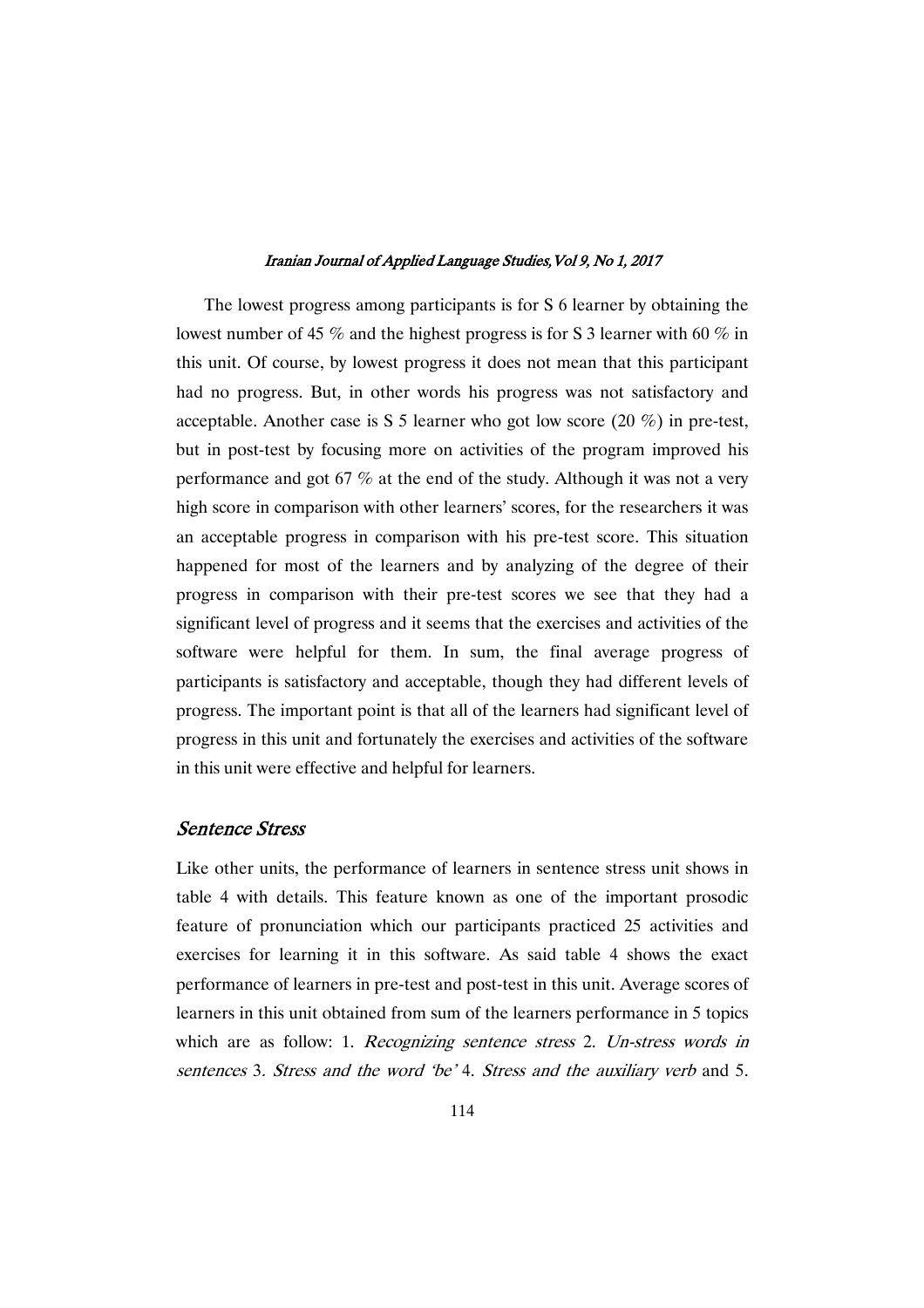Sentence stress and emphasis. Learners by completing of these exercises got their average scores in this unit. As shown in this table, all of the learners had acceptable progress in this unit. Although they had not a satisfactory performances in pre-test, in the post-test after receiving enough feedback by the teacher and the software their performance improved and got better grades. For example, S 6 learner got 20% in pre-test, but during the project, he worked hard, improved his performance, and at the end of study got 82 %, which assessed as an acceptable grade for this learner.



Figure 4. Average Scores of Learners in Sentence Stress Unit

The degree of their progress in comparison with their pre-test scores indicate that the lowest score obtained by S 2 participant with 42 % and the best and the highest score is for S 3 participant with 71 %. In other words, this participant had 71  $\%$  progress in comparison with his pre-test which was 23  $\%$ . Of course the important point is that all of learners had progress in this unit. Some of them had a better performance than other learners. For example based on learners scores S3, S4 learners had acceptable performance than S1, S2 learners. In sum the performances of learners in this unit were acceptable for the researchers and they had a significant level of progress after the course.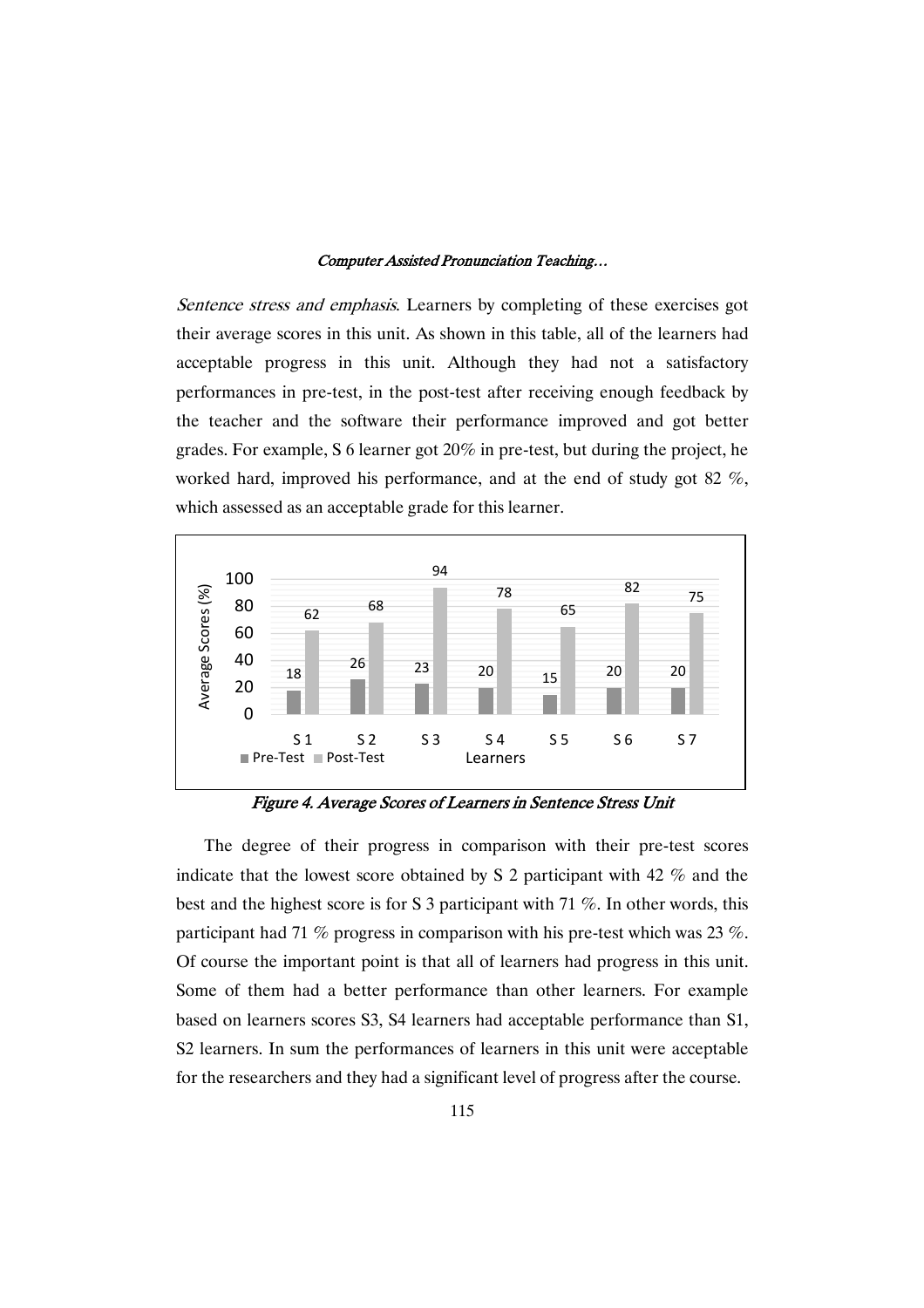## Intonation

As defined before, intonation is the patterns of ups and downs of your voice and pitch on and after the focus words which is usually at the end of the sentences. In this software intonation unit contain 5 topics as follow: 1. Recognizing intonation 2. Standard intonation 3. Intonation for emphasis 4. Clarifying information and 5. Expressing attitude. The average score of intonation for each learner obtained from the sum of the scores of these 5 topics. The participants in this unit learned when and how and in what situations change the pitch (ups and downs) of their voices to convey their intended meaning to the listener. The table 5 Shows their performances of learners in pre-test and post-test. A small glace on performance of learners shows that all of the learners had a better performance in their post-test. As an example S 3 participant got a low score before starting of using the software, but he improve his performance during the course and got the score of 91 % at the end of study which is a high and good performance. The situation is the same for other participants and all of them totally had progress in their posttest.



Figure 5. Average Scores of Learners in Intonation Unit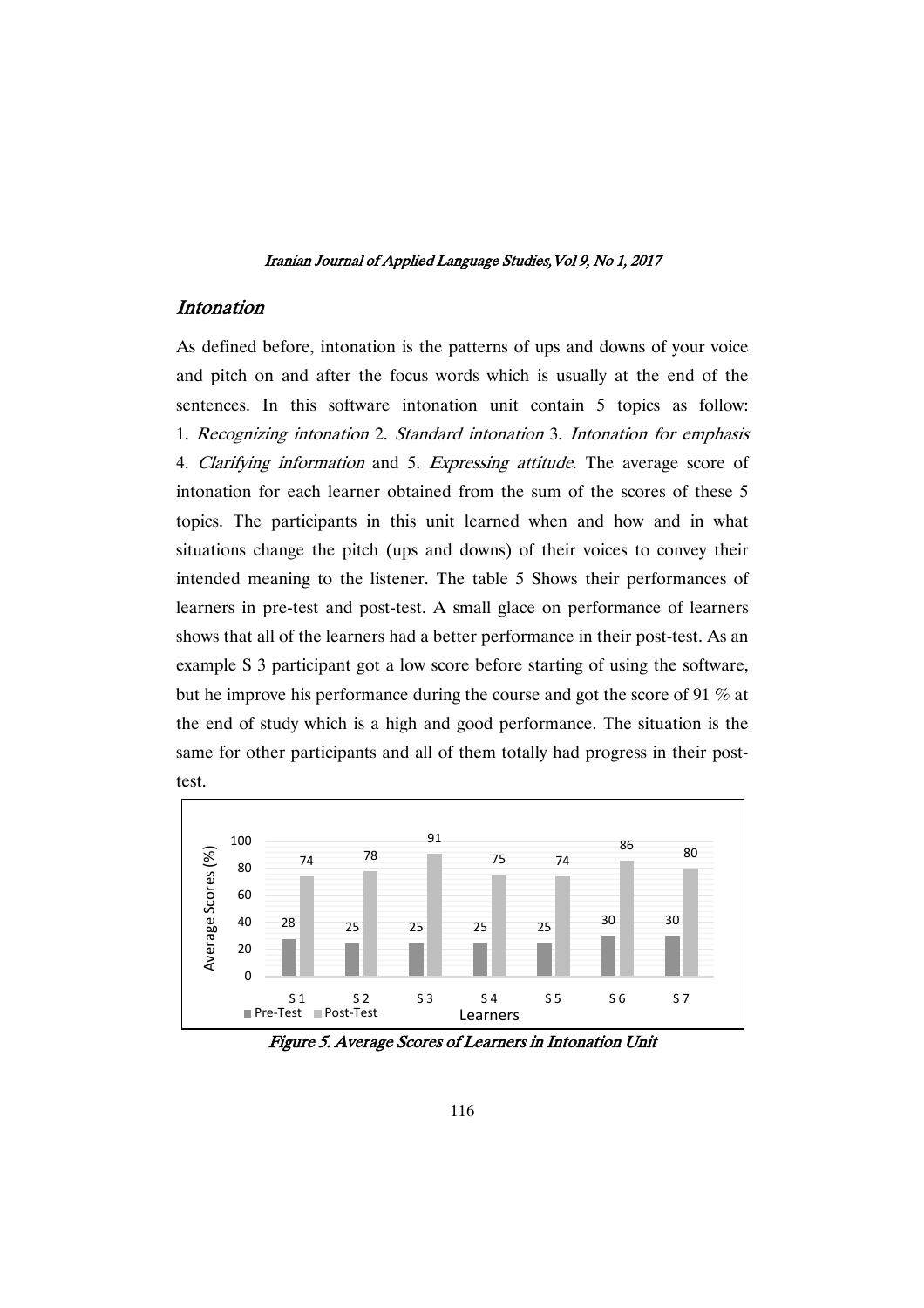The degree of their progress in comparison with their pre-test indicates that the lowest score is for S 1 learner that got 46  $\%$  and S 3 learner who got 66  $\%$  at the end of study obtains the highest score. It means that he was 66 % better than his own performance in pre-test. In sum the performance of learners in this unit assessed as acceptable and they had a significant progress in learning intonation patterns. It seems that the exercises of this unit were helpful for them and they learned intonation patterns effectively.

## Total Performance of Learners in Pre-Test and Post-Test

The last table presented in this chapter is table 6 which shows the total performance of learners in pre-test and post-test. Both their pre-test and posttest are compared. By pre-test and post-test we mean the performance of learners in 5 units of the software. Their performance in these 5 units were calculated and showed as their final scores in pre-test and post-test. As seen all of learners had an acceptable progress in this project. This shows that all of them learned suprasegmental features effectively and the software exercises had significant influence on improvement of learner's English pronunciation. In other words, they improved their consonant clusters, word stress, connected speech, sentence stress and intonation to a higher level.\



Figure 6. Total Performance of Learners in Pre-test vs. Post-test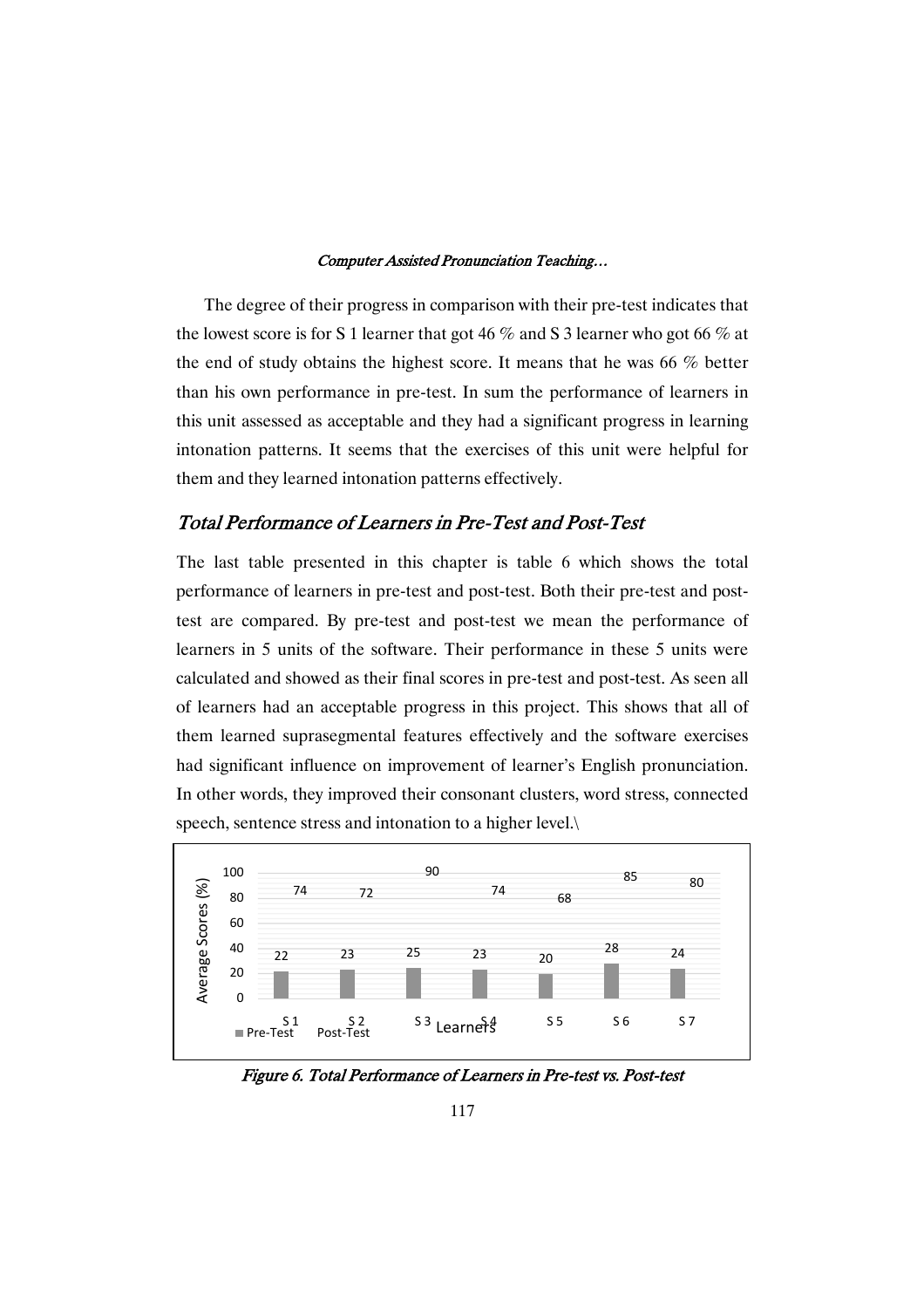## 5. Discussion and Conclusion

The goal of this study was to examine the application of *Clear Pronunciation 2* software in improving pronunciation of Iranian intermediate EFL learners. In particular, this study attempted to teach prosodic features of pronunciation, stress, intonation, and rhythm to Iranian learners. The research question of this study was; does *Clear Pronunciation 2* software have any significant impact on Iranian intermediate EFL learner's pronunciation? In this study, a mixed methodology was examined and both the teacher and *Clear Pronunciation 2* software were engaged in teaching pronunciation. To this aim, first teacher had a general introduction of each topic and after that, the learners work with the software. In the software, first, the teacher, explaining through video for each topic, introduced the units and after that, learners practiced the exercises of the software. The interesting point is that the learners work more with the software than with teacher and the role of teacher was to provide required feedback for the learners during the course.

The results of the study showed that the learners' pronunciation improved significantly after six weeks of working with the software. They had enough time to work with the software and had this chance to work with it whenever and whenever they wanted. In addition, the results and the feedbacks provided by the software allowed them to have access to their performances and work more on their weaknesses to improve their pronunciation skill. As table 6indicates, all of learners had progress in their total performance and their pronunciation improved significantly. More precisely, they had improvement in their consonant clusters, word stress, connected speech, sentence stress and intonation. In sum, their pronunciation significantly improved and the exercises of the software were helpful and effective for them. So the null hypothesis of the first research question is rejected. This highlights the importance of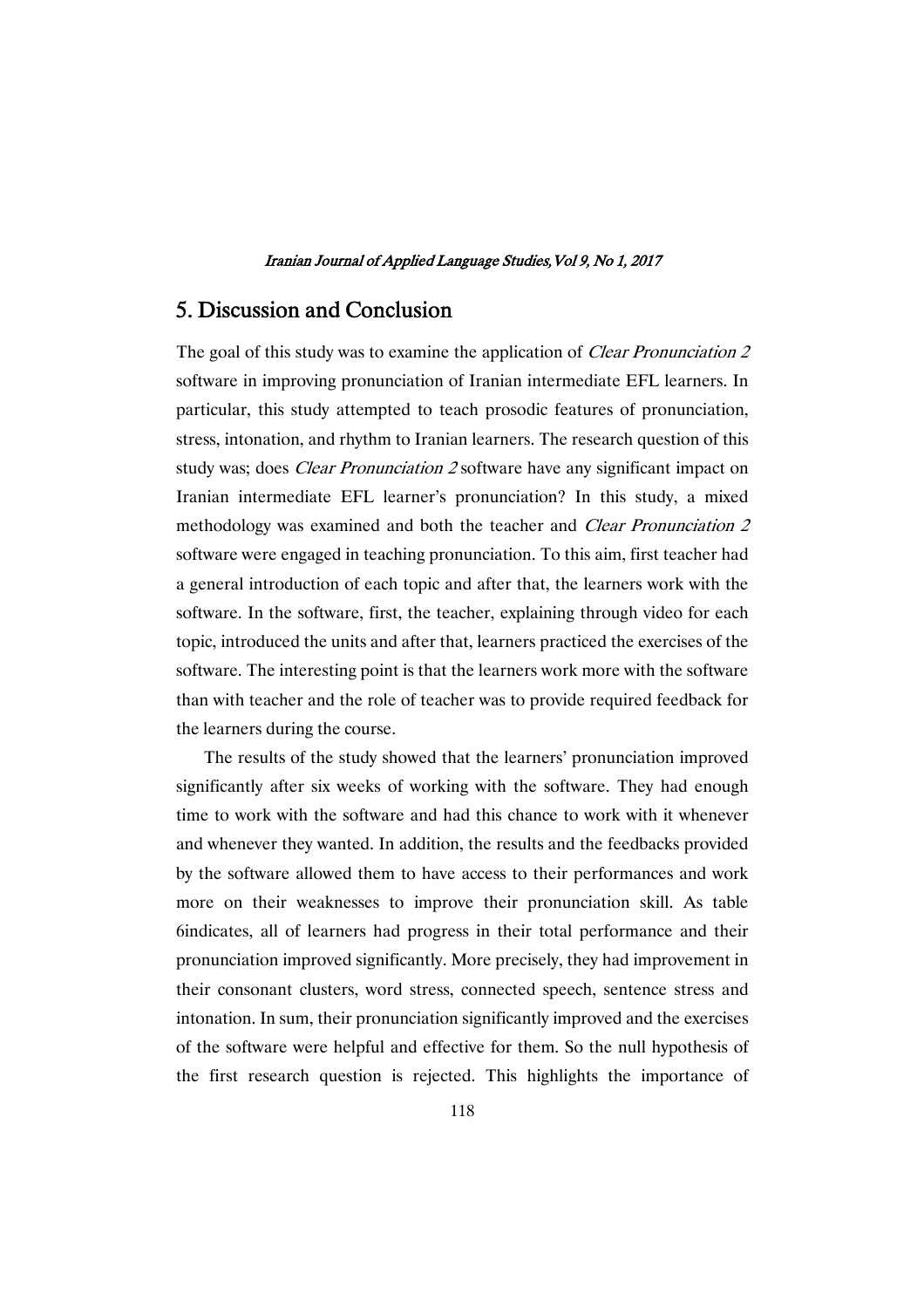transition from traditional methods of pronunciation teaching to more new ways of pronunciation teaching such as computer assisted pronunciation teaching and using other computer technologies. As said before because of inefficiency of traditional methods of pronunciation teaching, one way of improving it is using computer technologies to meet the learners' needs. As Lai (2006) state "when the learning environment is ineffective or fails to meet students' needs, incorporating instructional technology such as computerassisted language learning (CALL), into the classroom experience may improve the process". Also Lacina (2004) believed that recent advances in CALL environment enabled learners to construct meaning in a more effective way.

The findings of present study are in line with previous studies on using computer for teaching pronunciation (Chen, 2014; Gorjian et al. 2013; Tanner & Landon, 2009; Graff, 2006). For example AbuSeileek (2007) in his study examined the effect of the Mouton Interactive Introduction to Phonetics and Phonology software on Saudi EFL learners on perception and production of correct stress patterns. The aim of his study was to use a communicative approach to teach right stress patterns. As a result, he found that the learner's perception and production of stress patterns in words, phrases and sentences improved significantly. Moreover, the results of the current study support the findings of Verdugo (2006) which studied the effect of ASR software on intonation of EFL learners. At the end of the study he found that the quality of their intonation increased and their perception toward intonation increased.

Also this study showed that teaching suprasegmental features have great impact on learner's perception and production of their own and native speaker speech. Many scholars emphasized the important role of suprasegmental features in speech and believed that such errors hinder the assessment of learners toward target language speech (Kang et al., 2010; Lee et al., 2015). As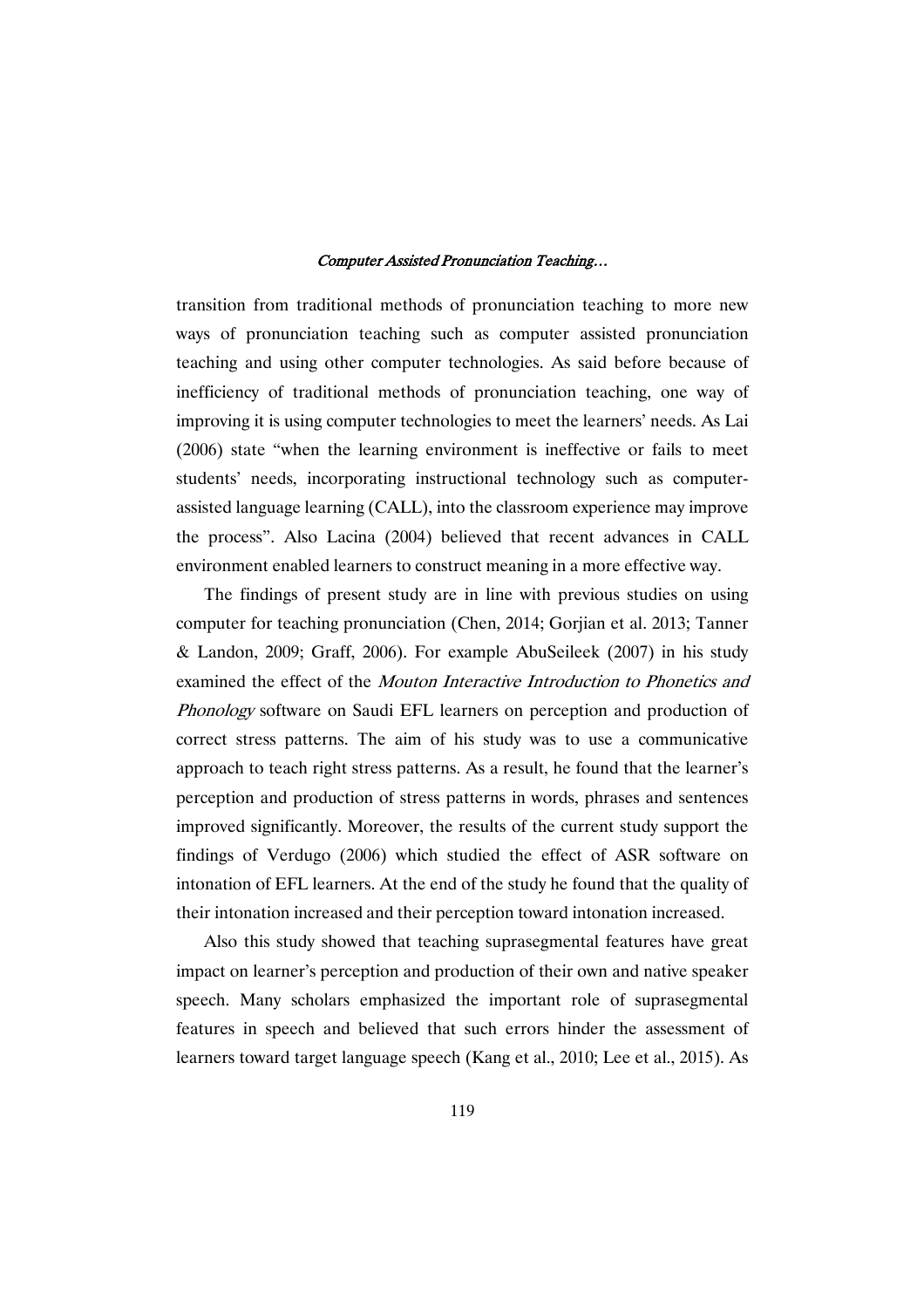Jenkins (2002) asserts, teaching suprasegmental features is more important than segmental ones and achieving communicative competence in pronunciation is only possible by acquiring of suprasegmental features than learning segmental features (Jenkins, 2002). Some part of suprasegmental features should be emphasized more than other parts. For example stress patterns of English which are the most important part of suprasegmental features has a direct relationship with intelligibility of our speech. Learning this feature can improve learner competence in "how to place correct stress in sentences in English to achieve intelligibility in English" (Arslan, 2013, p. 185). This intelligibility can be seen in both perception and production of our speech. Failure in each one will decrease the intelligibility of our speech.

An important problem in our traditional classroom is that "learners frequently seem not to "hear" the target pronunciation even when it is modeled by their teachers, instead continuing with their original, incorrect pronunciation" (Reed & Michaud, 2011). Our study showed that this software is more efficient in modeling of target language speech for the learners, something which is unique in EFL context. In EFL context because of lack of native English teacher, using such programs can be very helpful for learners. These programs can play the role of native speaker speech and as model for learner to help them to analyze and assess target language speech and acquire right pronunciation patterns. As Huffman (2011) stated "expanding existent technologies to include features that offer additional visual support (through video of interlocutors) and written textual support (through simultaneous access to online dictionaries, pronunciation guides or translators) may make the devices more appealing to instructors and learners for use in synchronous communication". Improving the quality of CALL programs result in improvement of learner proficiency. This also balances the task of teacher and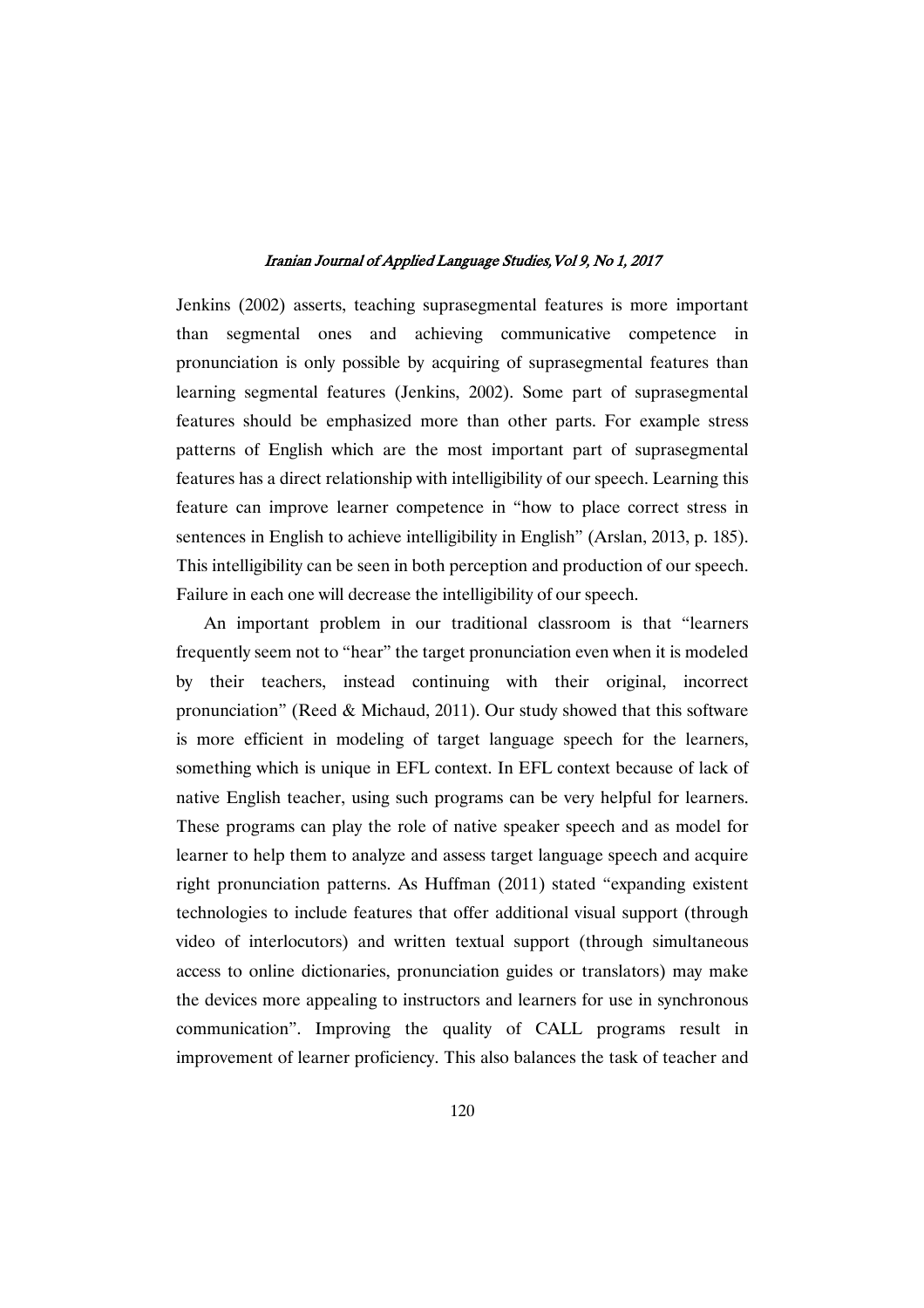change the direction of current pronunciation classroom to a more learnercentered one.

One of the main problems which is highlighted in introduction of this study was the problem of any organized materials and textbooks for teaching pronunciation in Iran. This and the same programs like Clear Pronunciation <sup>2</sup> can solve the problem our teachers in having an organized and well-designed materials for teaching pronunciation. Because of existence of enough space in these programs, there is almost no limitation in numbers of materials and activities implemented in it. Another problems which is mentioned in our introduction were the lack of enough time for practice and also the frequency of instruction. For the first problem, learners in this study had access to the software whenever and wherever they needed and their instruction did not limit to the classroom time. This helped them to work with the software in times when they had enough tendency and motivation and does not work in times when they are tired or impatient.

Another problem is that teachers in the classroom in Iran do not have enough time to teach and work with their students and the class time in most of the cases directed in a teacher-centered form and teachers only teach materials and do not have time to practice enough exercises. This lack of enough time for practice is harmful for learners and in such circumstances learner does not learn materials in a meaningful way. Fortunately, in this software, the learners had enough time and chance of practicing with a number of exercises which helped learners to acquire pronunciation components in an interactive and meaningful way. This enhanced the chance of learning in comparison with classroom instruction in Iran. As a result, in such a circumstance where there are enough meaningful exercises and enough time for practice, it seems desirable to expect enough improvement in learner's pronunciation.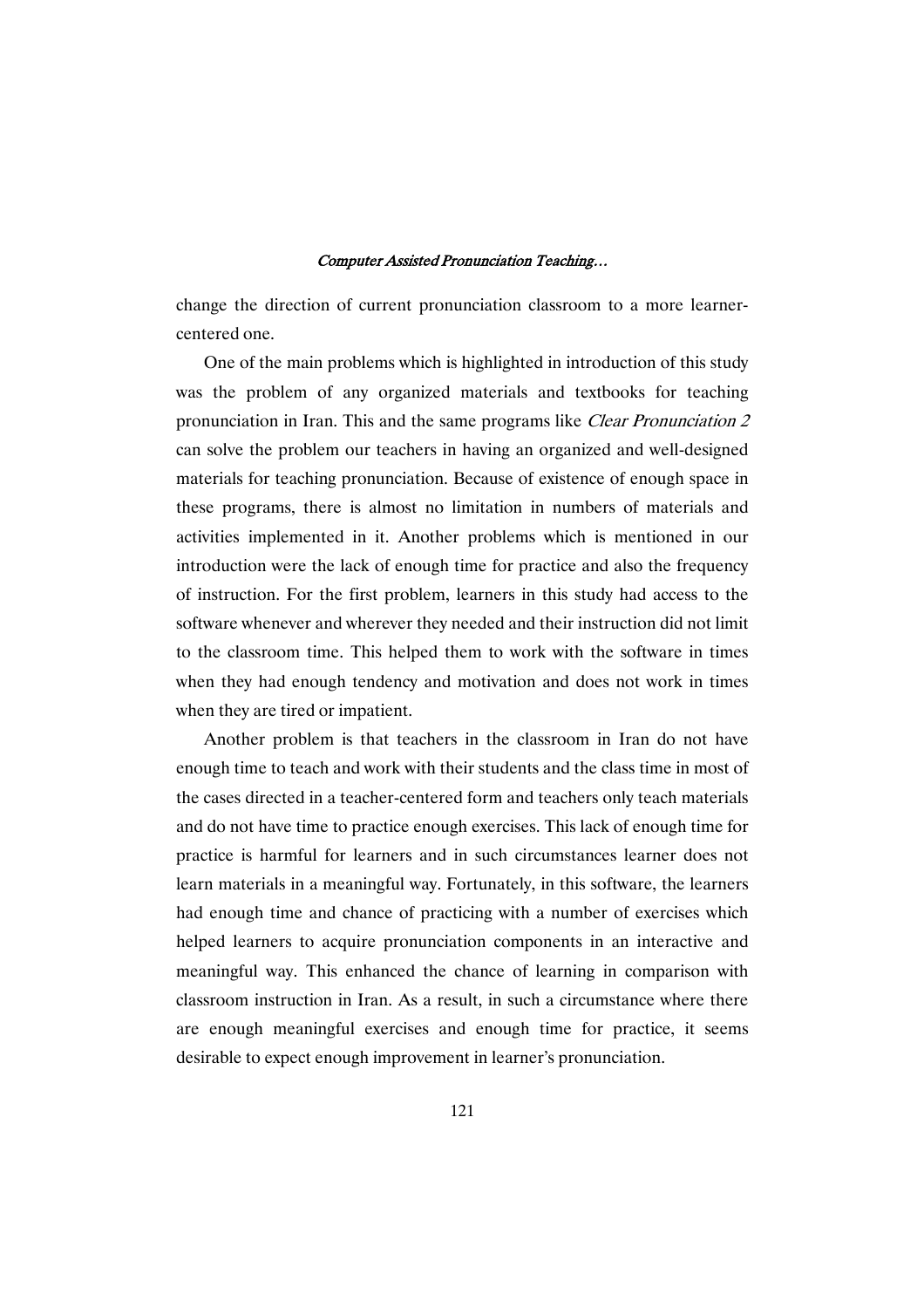In EFL context where the learners have little access to authentic materials computer programs can be the best choice for improving of their pronunciation skill. The CALL programs offer many chances for the learners to work on their weaknesses and improve their proficiency in target language. Also by using these technologies they can assess their performance in pronunciation components and recognize their errors and weaknesses and improve their intelligibility in target language. However both teachers and learners can benefit from these technologies to improve their teaching and learning language skills. This study may be regarded as a good sample of how prosodic features of pronunciation can be taught in an EFL context such as Iran.

## References

- Abdolmaleki, M., & Mohebi, H. (2014). A Diagnostic-remedial Survey of Iranian EFL Teachers' Knowledge and Practice of Suprasegmental Pronunciation Features. Procedia - Social and Behavioral Sciences, <sup>98</sup>, 36–43.
- AbuSeileek, A. F. (2007). Computer-assisted pronunciation instruction as an effective means for teaching stress. JALT CALL Journal, 3(1-2), 3-14.
- Arslan, R. S. (2013). Enhancing Non-Native Prospective English Language Teachers' Competency in Sentential Stress Patterns in English, Pamukkale University. Journal of Education, 34(II), 183-195.
- Celce-Murcia, M., Brinton, D. M., & Goodwin J. M. (1996). Teaching pronunciation: A reference for teachers of English to speakers of other languages. New York: Cambridge University Press.
- Chen, A. H. (2014). The effects of employing MYET on college students' pronunciation skills training in Taiwan. IJBRITISH, <sup>1</sup>(3), 43-53.
- Delcloque, P. (2000). History of CALL. Retrieved November 20, 2008, from http://www.history-of-call.org/.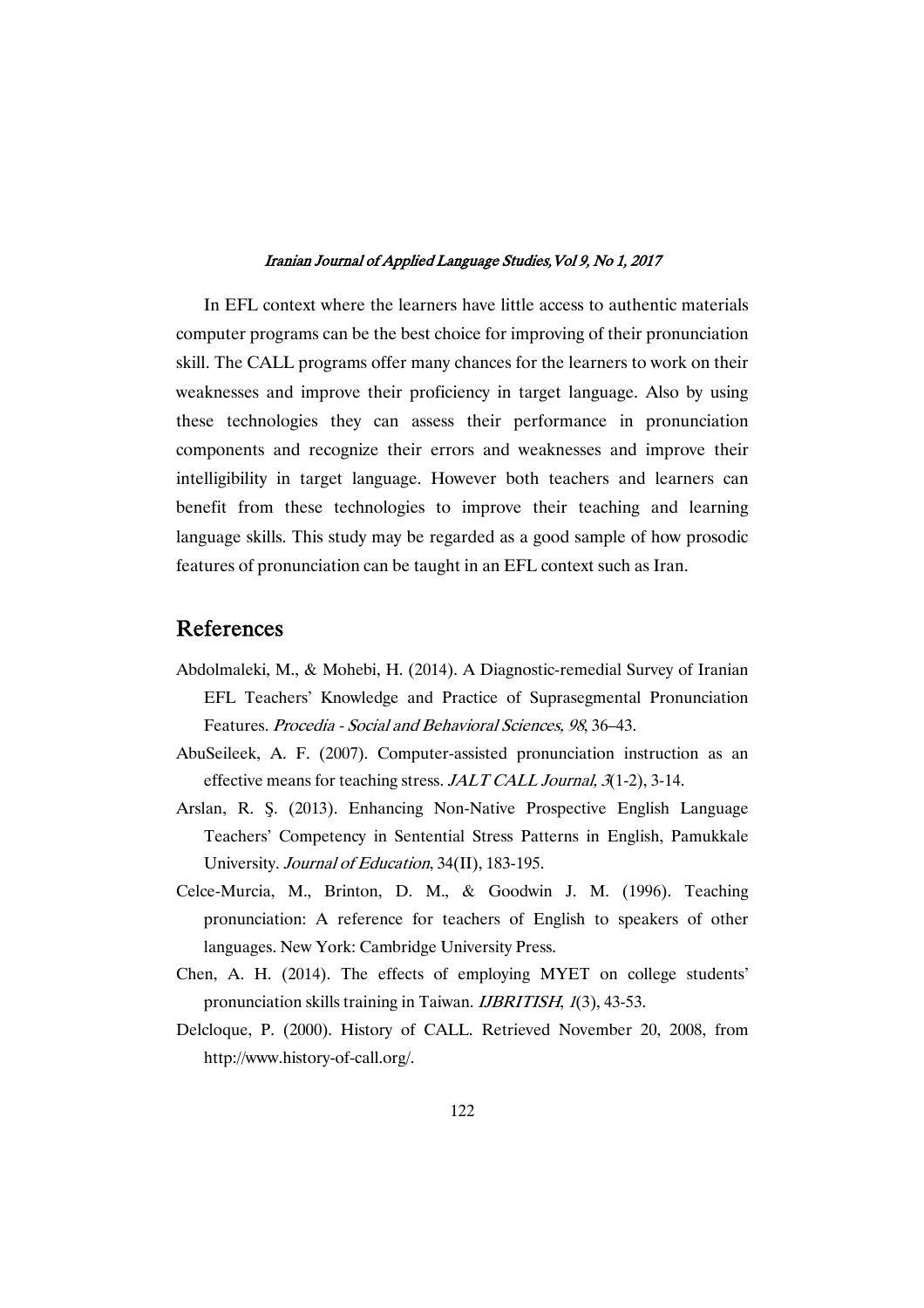- Deng, J., Holtby, A., Howden-Weaver, L., Nessim, L., Nicholas, B., Nickle, K., Pannekoek, C., Stephan, S., Sun, M. (2009). English pronunciation research: The neglected orphan of Utopian Goals  $\vert$  35 Selected Papers from the 1<sup>st</sup> Annual Conference on Pronunciation in Second Language Learning and Teaching second language acquisition studies. Prairie Metropolis Centre Working Paper Series, WP05-09, Edmonton, AB.
- Donmus, V. (2010). The use of social networks in educational computer-game based foreign language learning. Procedia - Social and Behavioral Sciences, 9, 1497-1503.
- Gorjian, B., Hayati, A., & Pourkhoni, P. (2013). Using Praat software in teaching prosodic features to EFL learners. Procedia - Social and Behavioral Sciences, <sup>84</sup>, 34– 40.
- Graff, M. (2006). <sup>A</sup> study of Rosetta Stone's effectiveness on improving English pronunciation (Unpublished master's thesis). California State University Dominguez Hills.
- Hayati, M. (2010). Notes on teaching English pronunciation to EFL learners: A case of Iranian high school students. English Language Teaching, 3(4), 121-126.
- Huffman, S. (2011). Using mobile technologies for synchronous CMC to develop L2 oral proficiency. In. J. Levis & K. LeVelle (Eds.). Proceedings of the 2nd Pronunciation in Second Language Learning and Teaching Conference, Sept. 2010. (pp. 122-129), Ames, IA: Iowa State University.
- Jahromi, S. A. F., & Salimi, F. (2013). Exploring the human element of computerassisted language learning: An Iranian context. Computer Assisted Language Learning, <sup>26</sup>(2), 158-176.
- Jenkins, J. (2002). A sociolinguistically based, empirically researched pronunciation syllabus for English as an international language. Applied Linguistics, <sup>23</sup>(1), 83-103. doi:10.1093/applin/23.1.83.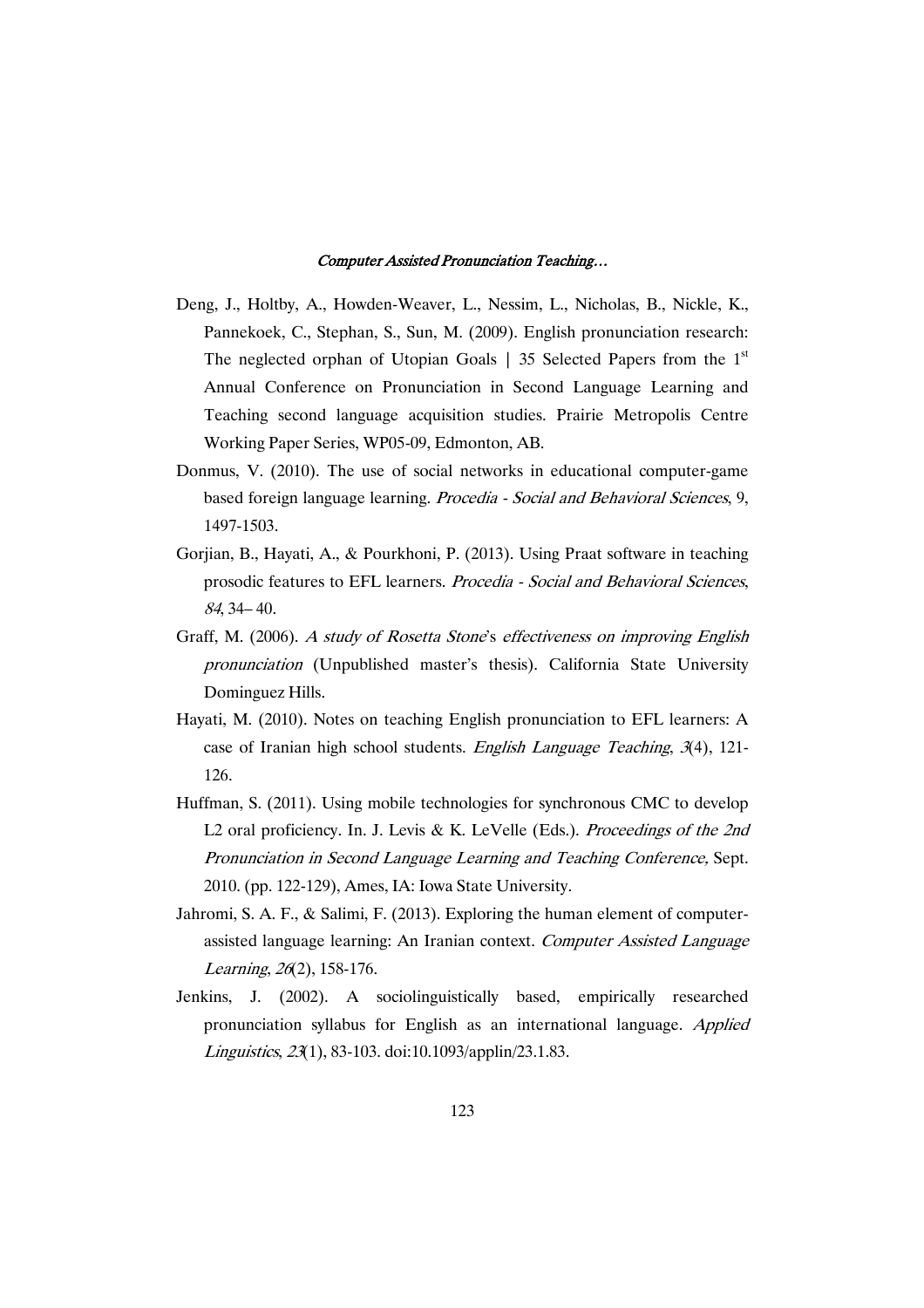- Kang, O., Rubin, D. O. N., & Pickering, L. (2010). Suprasegmental measures of accentedness and judgments of language learner proficiency in oral English. The Modern Language Journal, <sup>94</sup>, 554–566.
- Ketabi, S., & Saeb, F. (2015). Pronunciation teaching: Past and present. International Journal of Applied Linguistics  $\&$  English Literature, 4(5), 182-189.
- Khany, R., & Ghoreyshi, M. (2013). Iranian EFL teachers' familiarity, attitudes and willingness towards different internet tools and their applications. European Online Journal of Natural and Social Sciences, <sup>2</sup>(2), 612-621.
- Khoii, R., & Aghabeig, M. (2009). Computer software and the improvement of the elementary EFL students' listening comprehension. Journal of Teaching English as <sup>a</sup> Foreign Language and Literature, <sup>1</sup>(2), 89-101.
- Lacina, J. (2004). Promoting language acquisitions: Technology and English language learners. *Childhood Education*, 81(2), 113-115.
- Lai, C. (2006). The advantages and disadvantages of computer technology in second language acquisition. National Journal for Publishing and Mentoring Doctoral Student Research, <sup>3</sup>(1), 1-6.
- LaRocca, S. (1994). Exploiting strengths and avoiding weaknesses in the use of speech recognition for language learning. CALICO Journal, 12(1), 102-105.
- Liu, Y. (2008). The effectiveness of integrating commercial pronunciation software into an ESL pronunciation class. (Master of Arts), Iowa State University. (11716).
- Luo, B. (2014). Evaluating a computer-assisted pronunciation training (CAPT) technique for efficient classroom instruction. Computer Assisted Language Learning, <sup>1</sup>-26.
- Neri, A., Cucchiarini, C., Strik, H., & Boves, L. (2002). The pedagogy-technology interface in computer assisted pronunciation training. Computer Assisted Language Learning, <sup>15</sup>(5), 441- 467.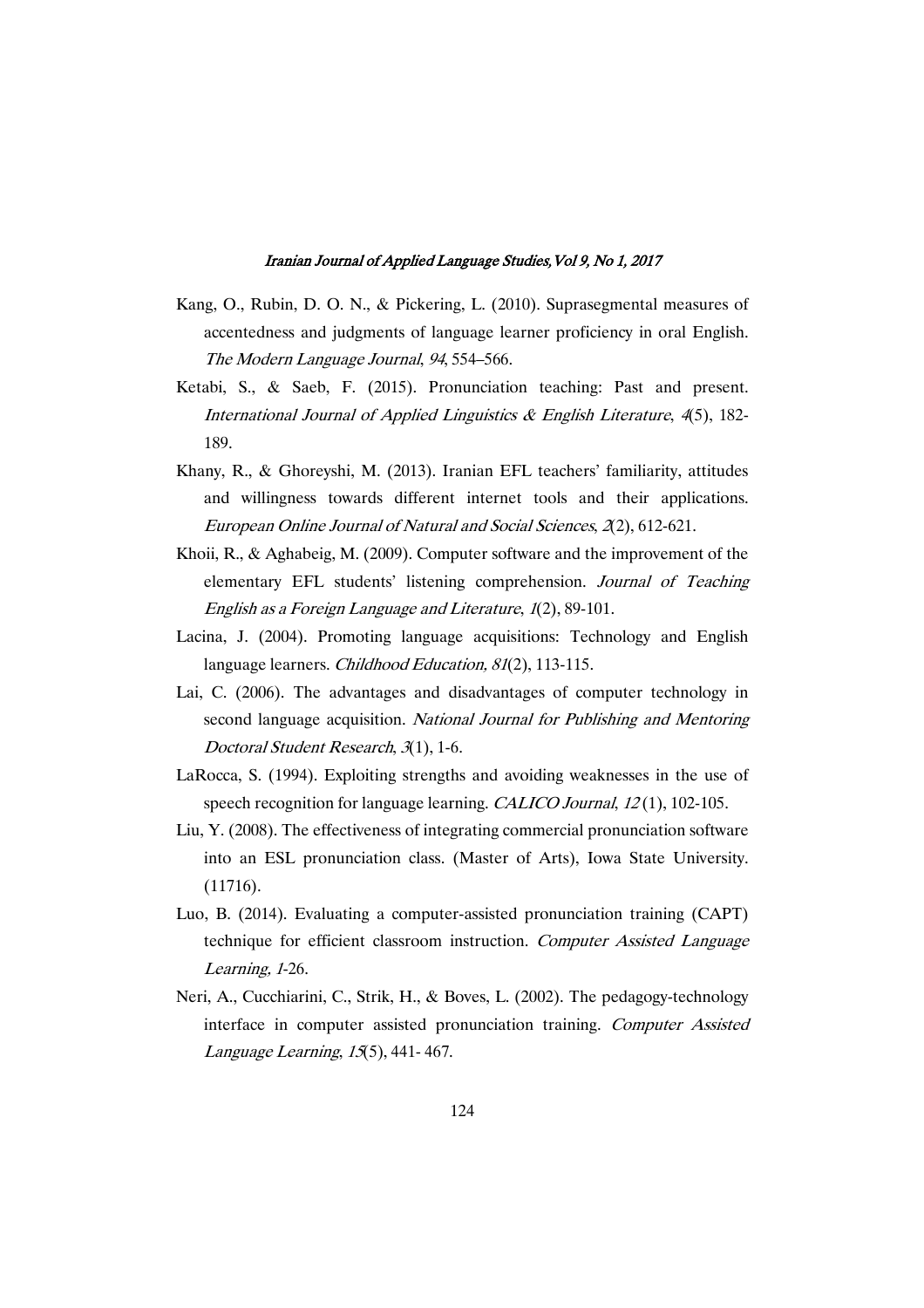- Pirasteh, P. (2014). The effectiveness of computer-assisted language learning (CALL) on learning grammar by Iranian EFL learners. Procedia - Social and Behavioral Sciences , 98, 1422–1427.
- Rafiee, S. J., & Purfallah, S. A. (2014). Perceptions of junior high school teachers toward computer assisted language learning (CALL) within the context of Azarbayjan provinces. Procedia - Social and Behavioral Sciences, <sup>98</sup>, 1445– 1453.
- Reed, M. & Michaud, C. (2011). An integrated approach to pronunciation: Listening comprehension and intelligibility in theory and practice. In. J. Levis & K. LeVelle (Eds.). Proceedings of the 2nd Pronunciation in Second Language Learning and Teaching Conference, Sept. 2010. (pp. 95-104), Ames, IA: Iowa State University.
- Mehrpour, S., AlaviShoushtari, S., & HaghighatNezhadShirazi, P. (2016). Computer-Assisted Pronunciation Training: The Effect of Integrating Accent Reduction Software on Iranian EFL Learner' Pronunciation. CALL-EJ, 17(1), 97-112.
- Rafieea, S. J., AllahverdiPurfallah, S. (2014). Perceptions of Junior High school Teachers toward Computer Assisted Language Learning (CALL) Within the Context of Azarbayjan Provinces. Procedia - Social and Behavioral Sciences, 98, 1445–1453.
- Seferolu, G. (2005). Improving students' pronunciation through accent reduction software. British Journal of Educational Technology, 36(2), 303-316.
- Shooshtari, et al. (2013). A Call for Teaching Pronunciation in Iranian Schools. International Journal of Academic Research in Progressive Education and Development, 2(1), 454-465.
- Tanner, M. W., & Landon, M. M. (2009). The Effects of Computer-Assisted Pronunciation Reading on ESL Learners' Use of Pausing, Stress, Intonation, and Overal Comprehinsibility. Language Learning & Technology, 13(3), 51– 65.